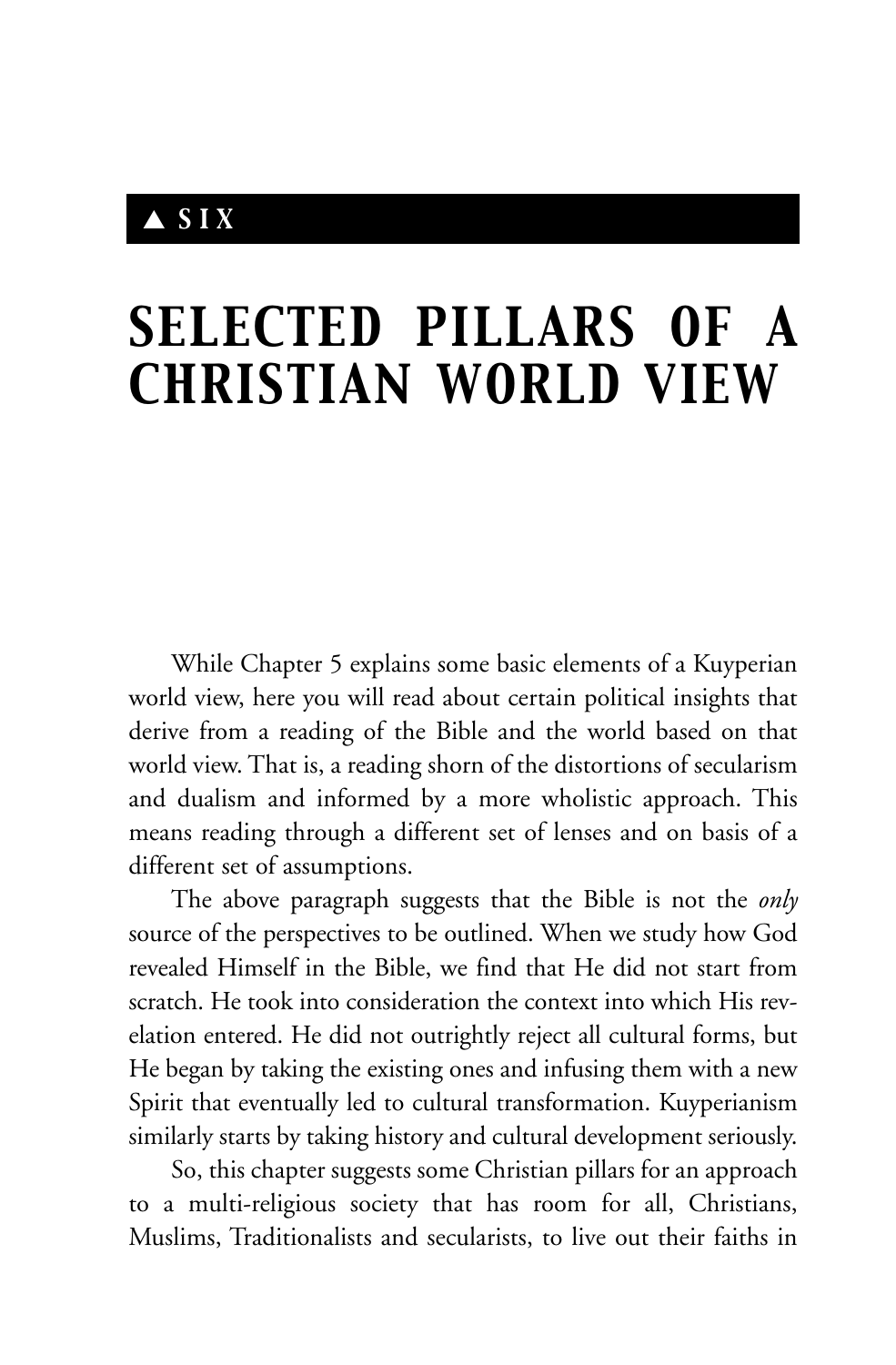co-operation rather than confrontation. I trust that Christians will derive inspiration from this material, in fact, more than inspiration—guidance for giving new shape to Nigerian structures that do at least three things. (1) They replace the inherited secular structures. (2) They are more just and less exploitative. (3) They are more in line with Nigeria's multi-religious situation.

Of course, I do realize that religions will never see eye to eye on many issues. Between Christians and Muslims there are quite a number of theological differences. However, is it too much to hope that determination to preserve the unity of Nigeria will lead to reasonable compromise and goodwill on the part of Christians and Muslims and eventually to structures that conform as much as possible to multi-religion? An added incentive is that such a solution may preserve the prestige of Christianity and Islam. They are currently in danger of contempt and rejection for the chaos and their mutual hostility. Then secularism will really have triumphed.

The topics to be featured are the cultural mandate, the human race as image bearer and vicegerent, sphere sovereignty, religion, church and life, life as religion and the heart as integrating agent. These subjects, it should be understood, are all related to each other and assume one another. Needless to say, our treatment of each of these large subjects will take the form of summary treatment meant to whet your appetite for more study on your own. Finally, remember, there are more parts to this picture, but enough is enough. Absorb these first and see where you go from there.

I wish to warn you readers: Some of the discussions may be difficult to follow at first. I advise you to read through each section and then go back for slow and careful review. If after that you still find it rough going, discuss it with others. If that does not work, cheerfully forget it and move on to the next section. Do not allow yourself to get bogged down. Some of this stuff is not for everyone. I remember my own introduction to this perspective through Professor Evan Runner—it was difficult, but eventually it became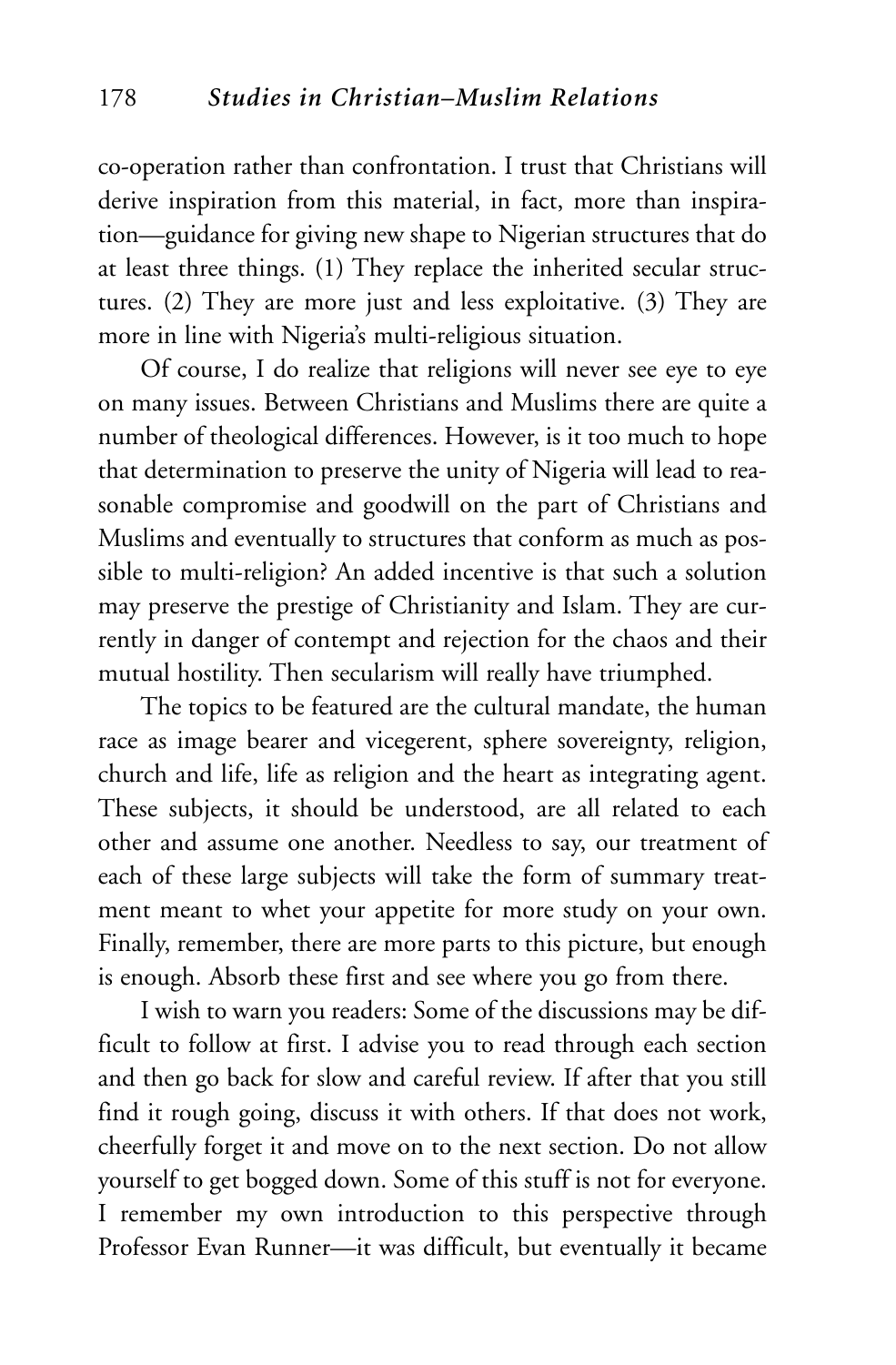meaningful and precious to me, a Biblical and most sensible alternative to the secularism that threatened to engulf me.

#### ▲ *The Cultural Mandate* \_\_\_

This topic relates to the reason for human existence. What is our basic function? There is a significant indicator in the opening chapter of the Bible where you find the first recorded Word of God addressed to mankind. Genesis 1:28-30 has come to be known as the Cultural Mandate. Some refer to it as "Creation Mandate."1 For those with no Bible at hand, here's the passage:

*God blessed them and said to them, "Be fruitful and increase in number; fill the earth and subdue it. Rule over the fish of the sea and the birds of the air and over every living creature that moves on the ground." Then God said, "I give you every seed-bearing plant on the face of the whole earth and every tree that has fruit with seed in it. They will be yours for food. And to all the beasts of the earth and all the birds of the air and all the creatures that move on the ground—everything that has the breath of life in it—I give every green plant for food." And it was so.*

As I myself once wrote, "Man was [made] to have dominion over all the earth." "The first recorded command for man was not to pray, to build a church or to engage in any other primarily 'religious' activity. It was to tend the garden, to rule the earth." "To carry out this task was man's inherent and created nature; it was the main task for which God created and equipped man. It was not some secondary task; it was not one merely implied in a grander or more spiritual task. It was his main task. That was the way in which man was to serve his Creator God. *That was his religious service—and is!"*<sup>2</sup>

Something tragic happened: the fall into sin. That event brought major changes in the human constitution and orientation,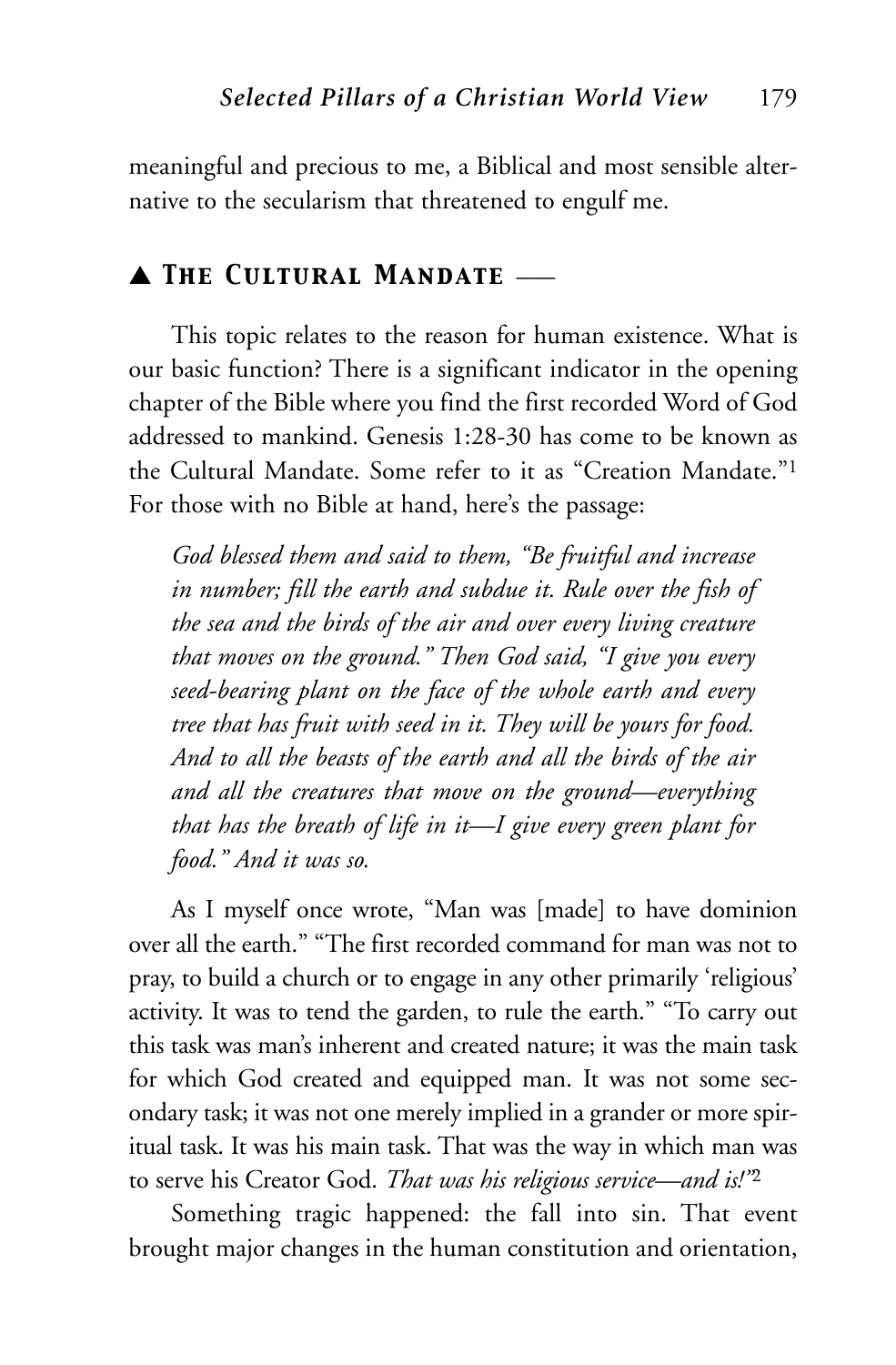but it did not do away with this Mandate. This Mandate was instinctive, natural to man, since it was one of his created components*. Just as salvation does not add anything new to creation but restores it, so sin does not delete anything from creation but distorts it*. Even in its state of rebellion, the human race continues working out this Mandate as a natural expression of its essential nature.

Genesis 4:17-25 shows us how people proceeded. We are told of continued cultural development and inventions, but these were no longer placed in the service of God or mankind. Lamech boasted of violence and of surpassing God in his revenge for a minor offense. The Tower of Babel is a classic example of distorted cultural developments—using the race's created potential for its own glory and selfish benefits.3 That is largely the story of cultural developments, including science—a natural expression of created human nature through the Cultural Mandate, but much of it for purposes of control and destruction, though I would be far off the mark if I were to deny many of its positives. Like everything else in life, it is always a mixed bag of positives and negatives.

The relationship between Christianity and modern science, a major response to the Cultural Mandate, is a checkered one. As we saw in Monograph 4, Muslims seem to recognise only the negative side, namely hostility between the two. This is then paraded as a major difference between the two religions, with Islam being proscience and Christianity against science and, thus, obscurantist.

There has indeed been a period when the development of science was retarded by the Church. It had erected false obstacles that were blocking it. The pre-Reformation Church was hamstrung by Greek philosophy and Scholasticism, not by the Bible. The Reformation cut through all of this and restored the Biblical vision of human calling, dignity of labour and cultural mandate. This led to the beginning of modern science by men who based their new interests precisely on the new Reformation insights. *Christianity became the pusher and mover of modern science.* If later a new distance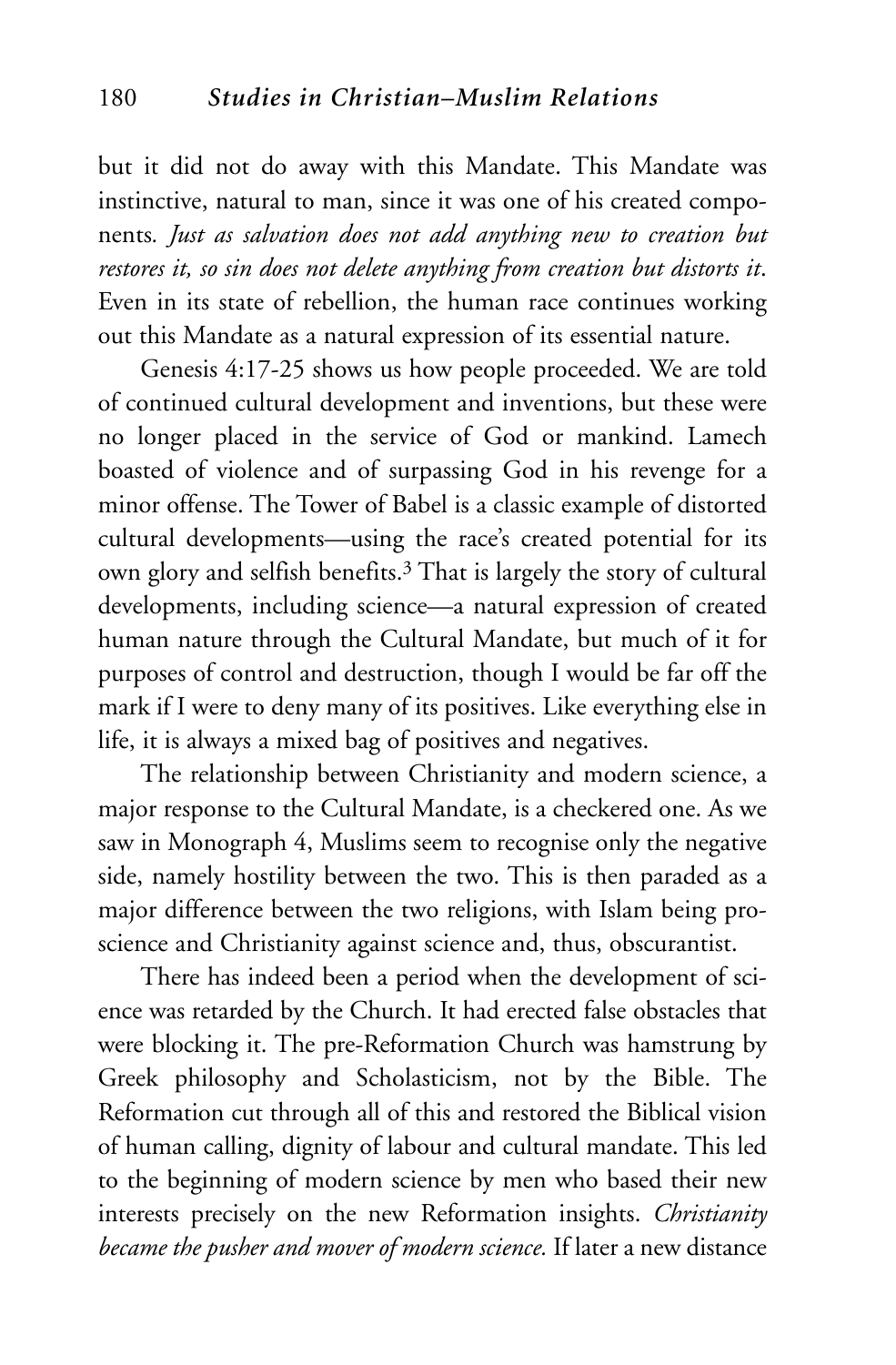ensued, this was because the dualistic separation set in again and drove a pseudo-wedge into society between the physical and the spiritual parts of the Western dualistic scheme. Here again, the hostility between religion and science was based on that same dualism, that same straw man, not on the essential nature of the Gospel.<sup>4</sup> The Kuyperian tradition, never having accepted this dualistic base, has always regarded science and technology as natural and necessary expressions of created human nature. It has also become conscious of the negative aspects of a science and technology increasingly driven by raw secular capitalist considerations without religious input. Kuyperians hold them together.

Few Evangelicals are familiar with the Cultural Mandate. They are far more aware of the Great Commission of Matthew 28:18-20:

*Then Jesus came to them and said, "All authority in heaven and on earth has been given to me. Therefore go and make disciples of all nations, baptizing them in the name of the Father and of the Son and of the Holy Spirit, and teaching them to obey everything I have commanded you. And surely I am with you always, to the very end of the age."*

That is a major passage that has motivated generations of missionaries to span the globe.

R. Paul Stevens of Vancouver's Regent College writes of "the tragic separation" of these two commandments from each other. "Whole Christian denominations line up," he laments, emphasizing either evangelism *or* working in the world. This "unfortunate debate in the Western world" constitutes a major fault line between Evangelicals and so-called mainline churches.<sup>5</sup> If I may use a very loose characterization, Evangelicals emphasize the Great Commission; mainliners, the Cultural Mandate; Kuyperians, both. One evangelizes and plants churches; the other does development work. It all depends on whether they emphasize the spiritual or the physical side of Western dualism. If you accept a choice between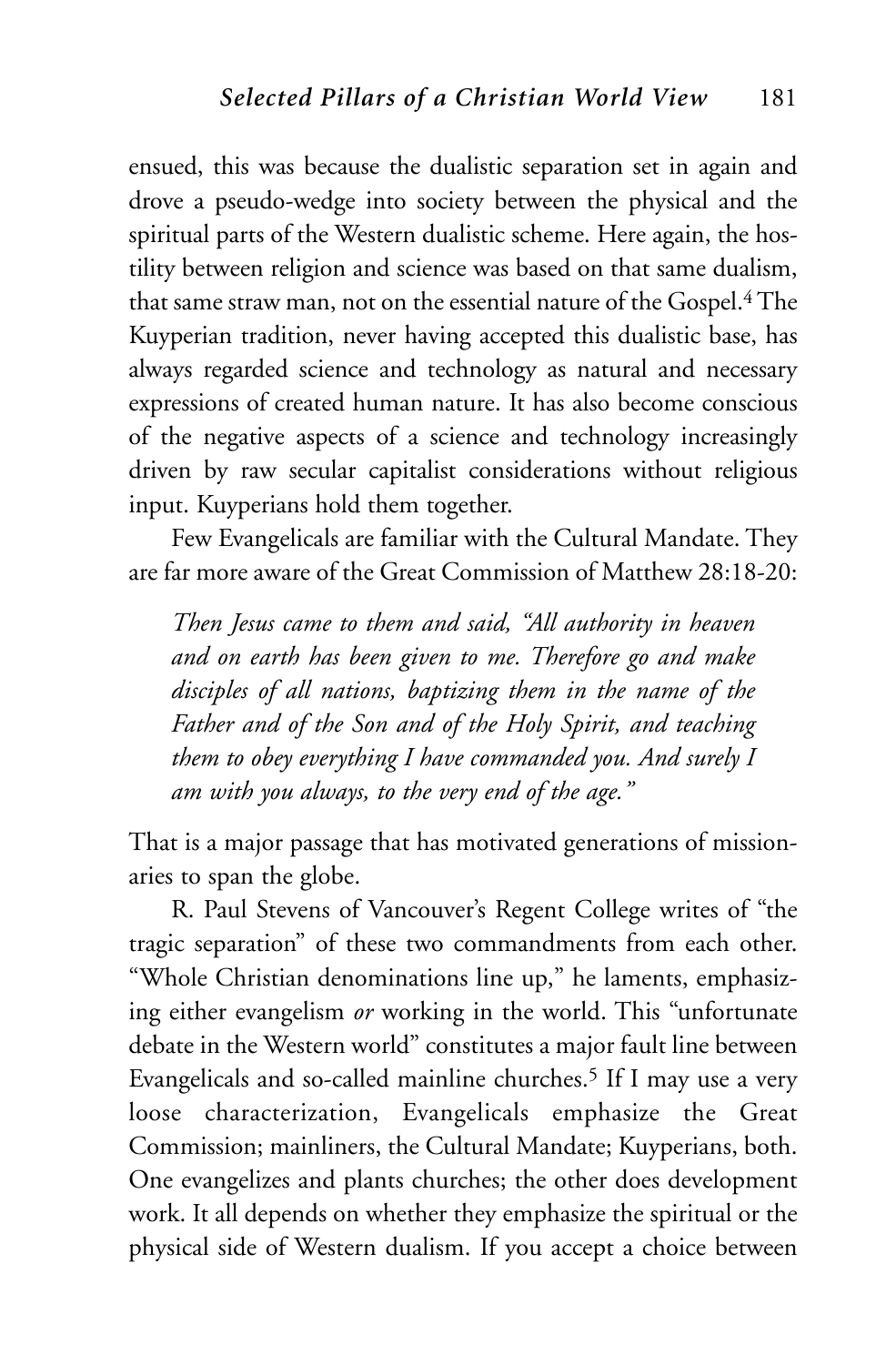these two, you are making a false choice, an irresponsible one. You will neglect either evangelism or social responsibility, both of which are necessary, but in relation to each other. Isolating them from each other will make for irresponsible evangelism and irresponsible nation building. Muslims have correctly identified this as a problem amongst Christians. Kuyperians have always rejected this choice and embrace both, precisely because they reject the dualism on which it is based. Their choice for wholism, for both, has turned them into an influential force out of proportion to their numbers wherever they are active, basically because its basic premises are so irrefutable—and Biblical!

The Kuyperian tradition often talks about the Kingdom of God, a Biblical term referring to the full reign of God over His creation as well as in the hearts of Christ followers. In that spirit some years ago I wrote of a dream I have long entertained for Christians and others to recognise the full scope of this Kingdom:

*I dream of a community that…recognises the full width of the Kingdom of God as co-extensive with creation and that is cognizant of the fact that there is no cranny in this universe that is excluded from this Kingdom. This implies that the Church by no means exhausts the Kingdom and that all attempts to so reduce her are not only illegitimate, but fatal, for such limits upon the Kingdom always restrict the scope of man's obedience to the King. A limited sense of the Kingdom results in withdrawing large areas of human concerns from the guiding light of the Gospel. These areas then become autonomous, secular, non-religious in men's minds.*

*On the other hand, full recognition of the extent of the Kingdom prepares the way for viewing all of man's endeavours in relation to it. Then economics and politics become areas as holy as that trodden by churchmen, for people serving in those areas are also working in obedience to the same King. Then*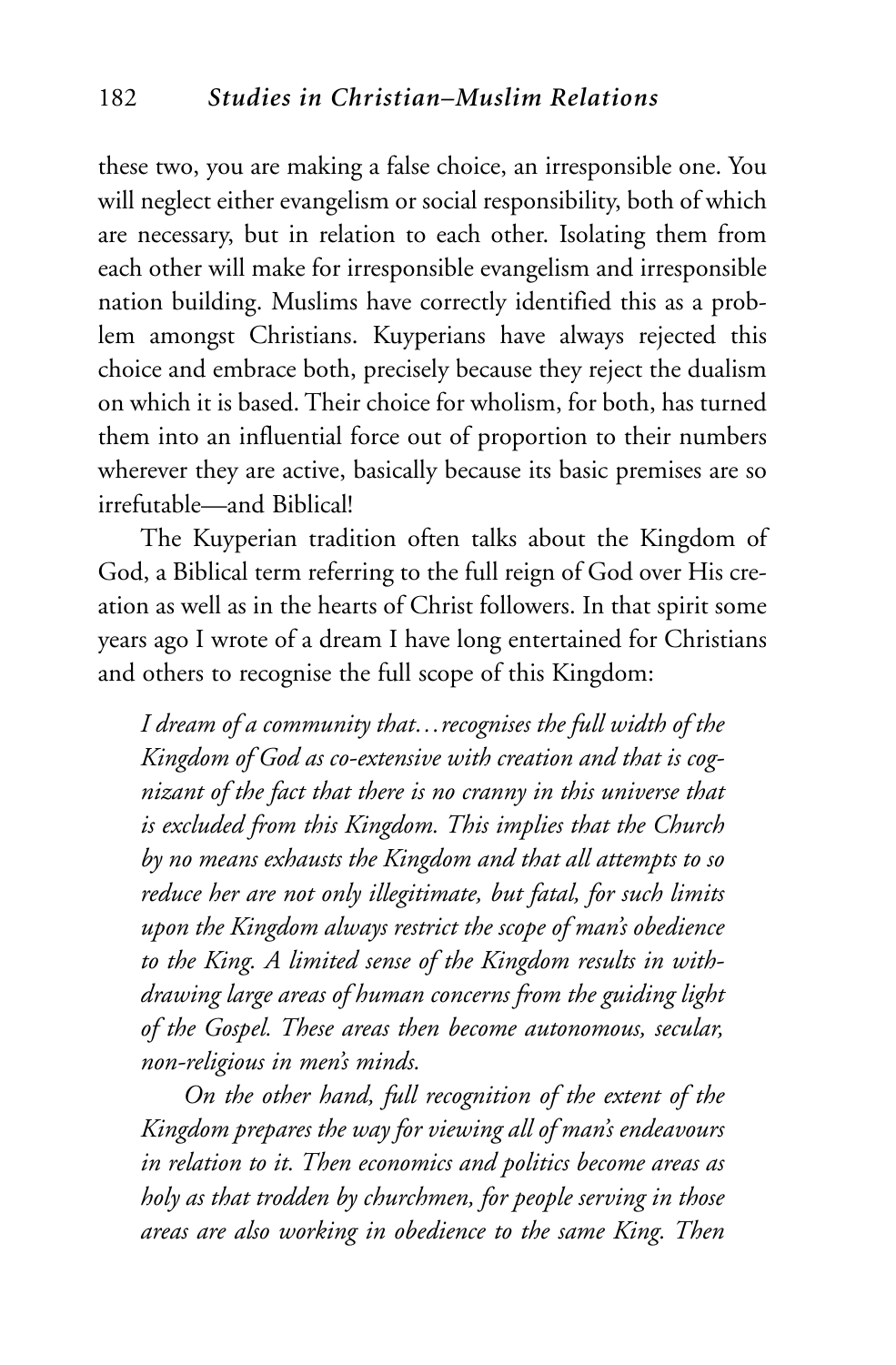*those areas will also be seen as areas where people perform their religious service to God and neighbour. Though these areas will be autonomous in relation to the Church, they will not be autonomous in relation to the Kingdom of God and its laws, but they will become as fully the concern of mission as the Church. They will receive a legitimacy of their own in mission and no longer be regarded as preparatory or as handmaiden to evangelism.*<sup>6</sup>

Or, worse, as a diversion from the real task!

An essential component of the Cultural Mandate is human stewardship of or responsibility for creation. Another word for it is "trustee." Walsh and Middleton write, "We may not simply rule the earth as we please, because we do not own our kingdom. Our authority is derived from God, and thus it takes on the character of stewardship." "This strikes at the heart of our humanity. Although we are indeed lords of the earth, we are also servants of God. We are called to exercise our rule in obedient response to Yahweh's ultimate sovereignty."7

Christians have to admit that this management function has not always been carried out in stewardly manner. It took some time before Christians along with others became aware of the limits and dangers of careless exploitation of creation. The Bible is not an ecology textbook. Mankind learns a lot of things through experience, even through negative experiences that turn into problems, but this does not happen without the involvement of God and His Spirit. According to Isaiah 28:24-29, for example, a farmer learns his farming skills from God Himself—"His God instructs him and teaches him the right way…All this also comes from the LORD Almighty, wonderful in counsel and magnificent in wisdom." Learning to manage the world is an ongoing process that is guided by both, the human factors of experience and history on the one hand and divine inspiration that provides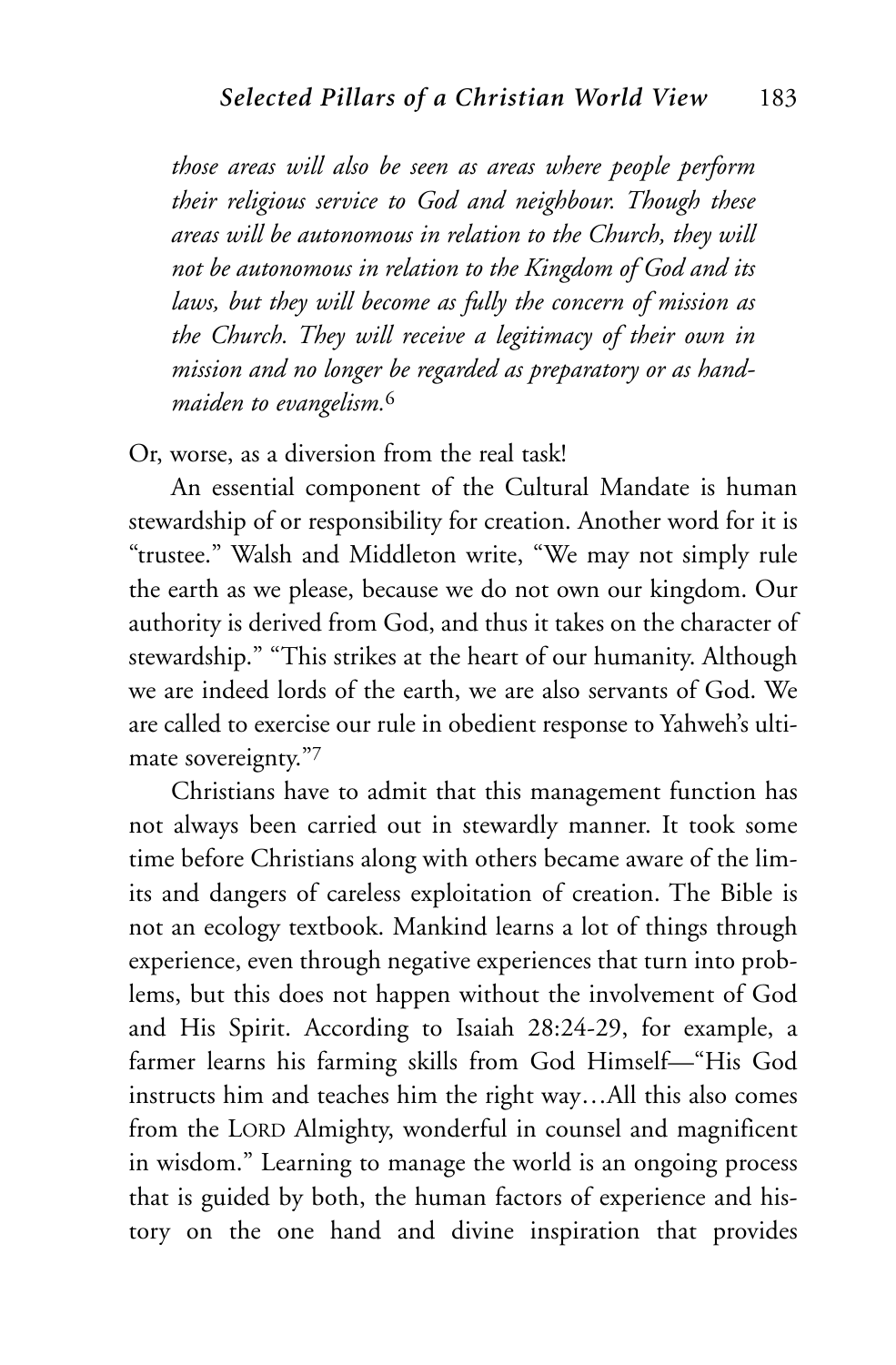mankind with imagination and creativity on the other. Actually, these are not separate processes but so interwoven that in fact it is one single process, for the creator preferably works in and through His creation, not, usually, apart from it.

# ▲ *Mankind as Image Bearer and Vicegerent*

A central Christian belief is that mankind is created in the image of God. We bear His image, His imprint. This concept is directly related to the Cultural Mandate and is based particularly on Genesis 1:26-27:

*Then God said, "Let us make man in our image, in our likeness, and let them rule over the fish of the sea and the birds of the air, over the livestock, over all the earth, and over all the creatures that move along the ground." So God created man in his own image, in the image of God he created him; male and female he created them.*

When people see each other, they are supposed to recognise something of God in each other, somewhat analogous to children reminding people of their parents.

I am aware that this language can strike Muslims as offensive, but I ask them to pay close attention here. This is not another Christian *shirkh* or heresy. This has nothing to do with physical resemblance. We do not *look* like God physically. The meaning of this image is that we become something like co-creators with Him or, rather, under Him. We become His vicegerents or, as Islam puts it, His *khalifa,* which is translated by H. Gibb and J. Kramers as "successor, vicegerent." At one time in Muslim history it was also interpreted as "shadow of God upon earth."8 There is an entire Muslim theology based on this term that reminds one of the Christian concepts of "image," "trustee," "steward" and "vicegerent." Abdullahi Bego, a Nigerian, writes from Tehran, "As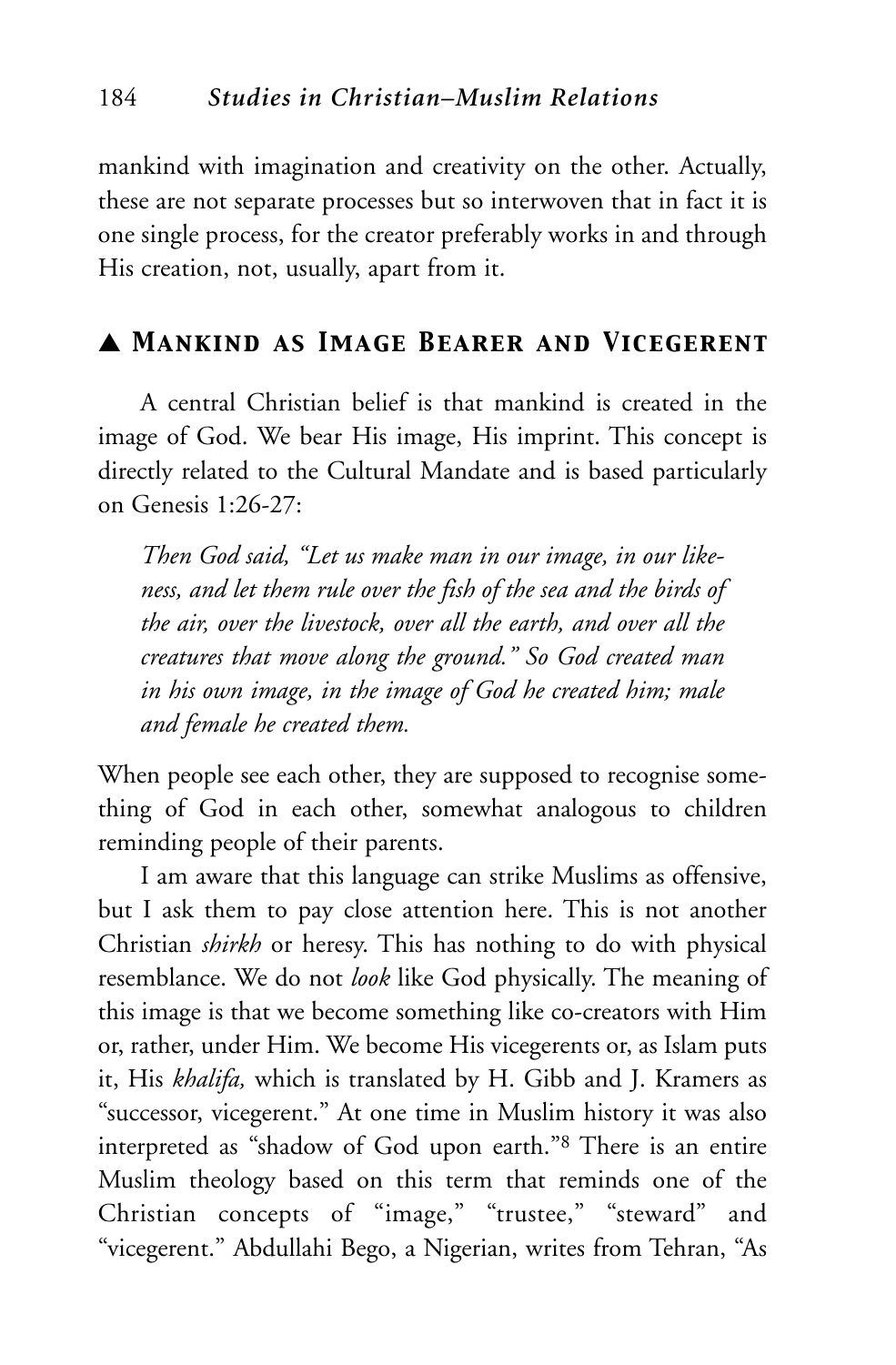a religion revealed for mankind, Islam aims to guide humanity to all imaginable levels of progress and perfection and to make man a true vicegerent of God on earth."9 Ibrahim Ayagi of Kano, wrote, "Man is on the earth to be the vicegerent of the Creator and to operate within the Divine Code prescribed for him." The office of vicegerency is related to justice. Ayagi, in fact, almost makes the two synonymous. The "vicegerency" of the government refers to its just rule. Injustice, on the other hand, stands for its opposite. Ayagi describes capitalism as a system of unjust exploitation on behalf of the few and thus calls it "a perversion of the vicegerency."10 Shu'aibu Gimi wrote, "Muslims are God's vicegerents, representatives on earth. They are expected to work for the actualization of all the…commandments, the most fundamental of which is sharia."11 Khalid Abubakar described man as "a vicegerent of Allah on earth." He "should live…according to His will. He should stop being in competition with God and should not put his wisdom above the wisdom of God, the creator, nourisher and sustainer of the world, if he wants to live in peace and harmony in his micro and macro communities."12

All of these statements sound very similar to the Christian notion of vicegerent and related concepts. We are given responsibility for this creation to develop it as His stewards. We are supposed to do that in a just and responsible way so that others will see the justice and care of God for His creation through His *khalifa* or vicegerent. Many times one comes across this concept in Islam. It gives mankind a high status. When people, especially religious people, act unjustly or irresponsibly in or with the world, they obscure their reason for existence and no one sees any glimpse of God in them. The image is dimmed, not to say erased. And that is exactly what Muslims miss in the behaviour and attitudes of Western people towards them. The West's major cover story is indeed a cover: it covers up the image of God. Muslims have seen little or nothing that reminds them of God and His jus-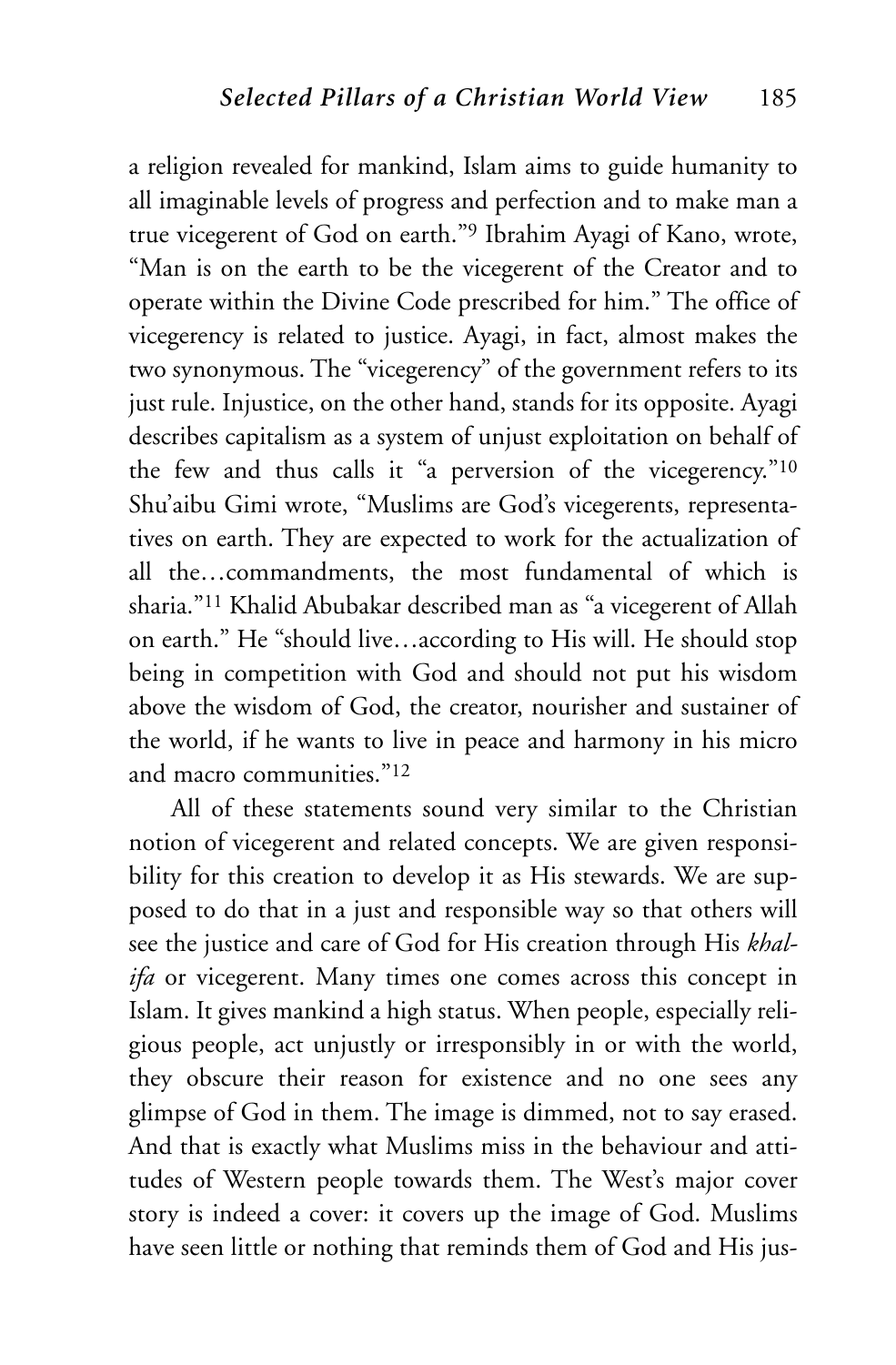tice in Western policies and history—or in Nigerian heirs of Western Christianity.

Well, be it understood that the Kuyperian tradition has stood strong and tall in its insistence on both concepts: the image and the Cultural Mandate. These constitute our basic being and are the very reason for human existence. That's our task and our being, not merely in the Church but in the world, both the physical and the social world. The location of these principles in the very first chapter of the Bible makes it all the more amazing that so many Christians seem totally unaware of them, let alone of their importance. This tragic situation, I submit, is due to the Christian schizophrenia that is caused by the disconnect between the Western Christian scholastic world view and the testimony of the Bible itself.

Spykman insists that this divine image is "integral to our very way of being human." It is not something added to our human nature, but it defines human nature. To be human is to be this image. It is "our very makeup, our constitution, our glory, and at the same time our high and holy calling in God's world." It pertains "to the whole man, nothing excluded." It "covers our human nature in its total extent and in all its part. It embraces everything we are and have and do."13 And since the image expresses the way in which we fulfill the cultural mandate, that mandate similarly expresses the identity, definition and calling of the whole man, not merely some (religious or spiritual) part of him.

# ▲ *Sovereignty of the Spheres* \_\_\_\_\_\_\_\_\_\_\_\_\_\_\_\_

The term "sphere(s)" in Reformational jargon refers to the various sectors of life—the biological, the economic, the political, etc. A Kuyperian sociology has been developed that recognises various spheres in society that exist alongside each other. Each sphere has its own internal norms by which all activity within the sphere is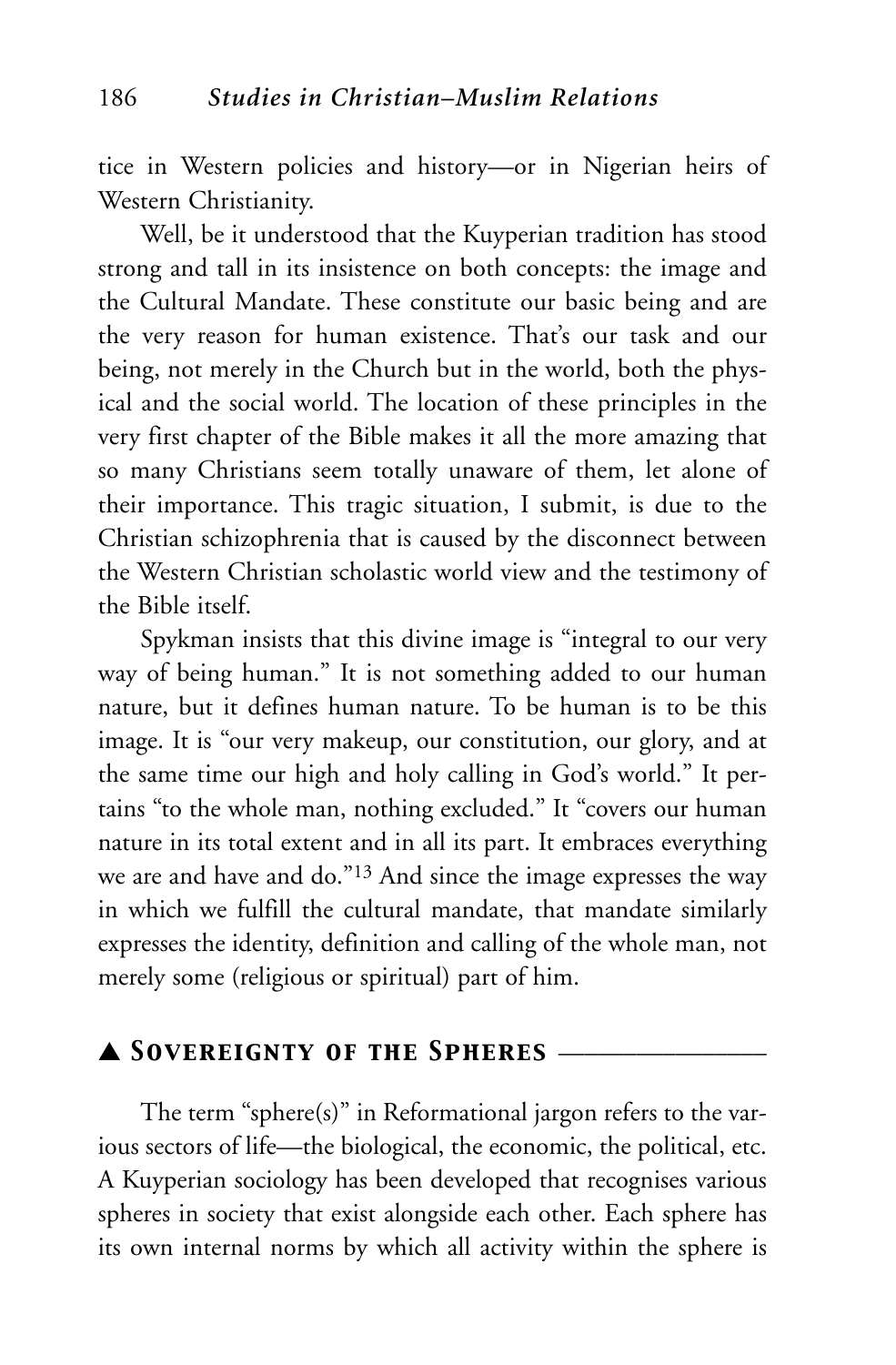guided. Furthermore, all spheres are of equal standing. In other words, no hierarchy of spheres. No government or church that is higher than any other sphere.

This view of society, often referred to as "sphere sovereignty," derives from the doctrine of the sovereignty of God, from Whom every sphere derives its own norms and functions and to Whom each is directly responsible. This view, it should be noted, is the Kuyperian answer to the Catholic hierarchical sociological principle known as "subsidiarity,"14 where state and Church are seen as higher spheres than the others and thus have the right to dominate them. This Kuyperian sociology plays a dominant role throughout the system. Below follow some further explanations.

Chris Gousmett writes:

*The principle of sphere sovereignty is simply the recognition that in society there is a diversity of structures, each having their own internal structure and authority, which arise from their own special tasks. The spheres of society receive their sovereignty from God and not from the state. That means that no one sphere or bearer of authority is the highest from which all the others derive their power and right to exist. Rather, society is comprised of all the spheres together, coordinated with each other, not subordinated to any one…in a hierarchical fashion…Instead, these structures are all coordinated with each other. That is, they are jointly and individually subject to the ordering Word of God, which is immediately directing each and every structure in society. Each structure must respond in its own way to the Word of God, which is not mediated by another structure [not even the Church!], nor may it be hindered from doing so by another structure.*

*While each sphere is sovereign in its own field, and has its own norms to follow, that does not mean that it is isolated or*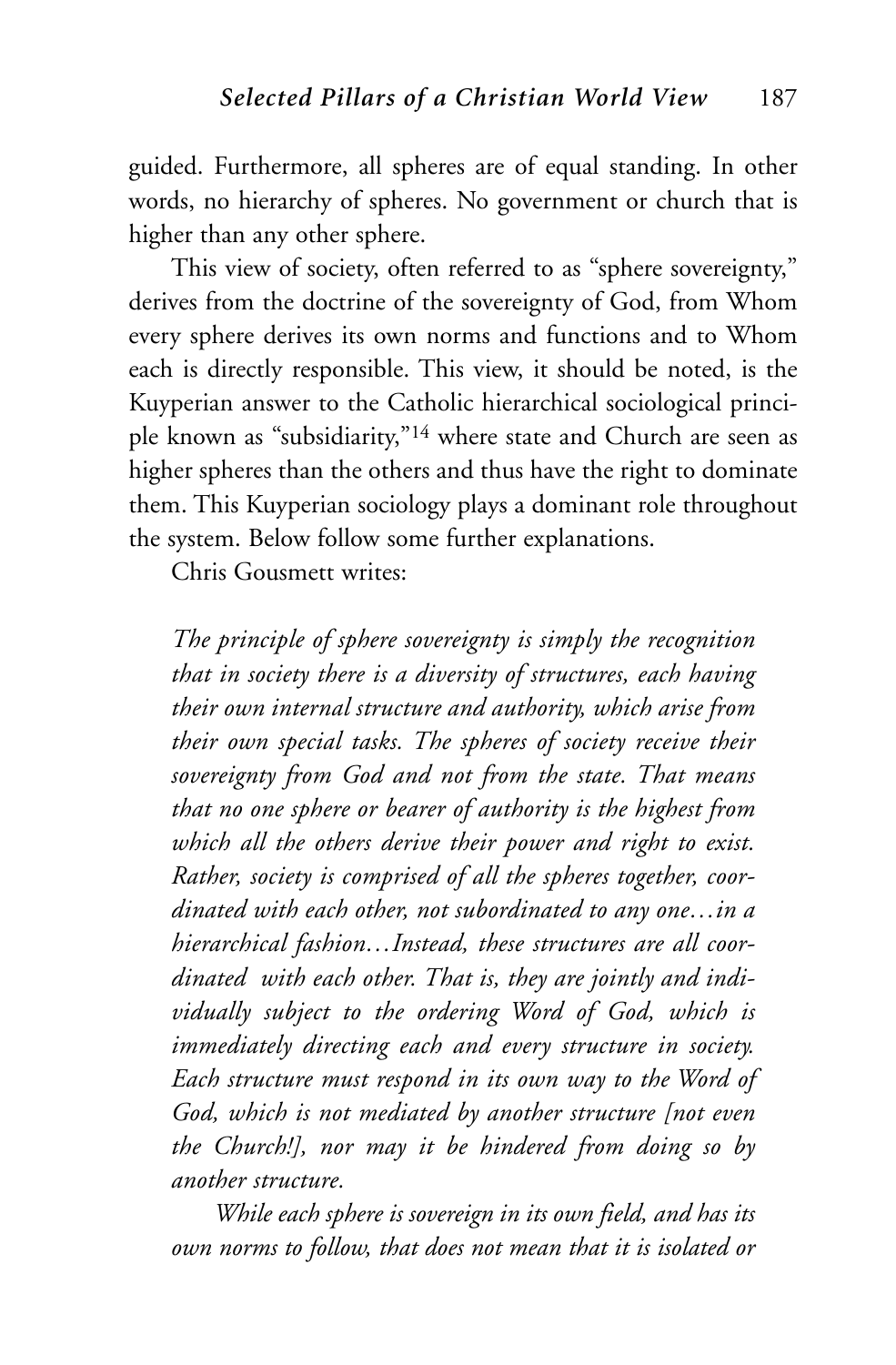*independent of the other spheres, since the norms for the sphere are norms for human life…life which is intrinsically of one piece and is subject to the one Law of God for life. While we can distinguish proper areas of responsibility and authority in life, discerning a variety of sovereign spheres which has been disclosed by human cultural formation, human beings live in all these spheres as whole beings, not as fragmented beings.*<sup>15</sup>

The question may arise as to whence these structures or spheres. Where do they come from? Are they not mere human constructs? Kuyperians answer the last question in the negative. "The various structures of society are not human constructs," as secularism contends. "If that were the case, then they could be changed and altered or abandoned without consequences, should we so choose. Instead, we find that these structures are enduring and rooted in the indestructible order of creation." These structures are

*established by God in the creation order. Humankind shapes and moulds these structures according to their desire (whether in sin or in obedience). The possibility of the structures of society is therefore a given, and while some of them are sometimes left latent in any particular society, we cannot create structures which are not based on the potential God has created, nor can we simply abolish such structures since they are rooted in the enduring creation order established and upheld by God.*<sup>16</sup>

Evan Runner attributes "surpassing importance" to the notion of sphere sovereignty, for it answers "the question about the nature and limits of authority; it is undoubtedly the most urgent question facing our democracies." It sets parameters for the relationships between the different sectors of society, including the relation of these sectors to religion and including the relation of church and mosque to religion. Sphere sovereignty means both *delegated* and *limited authority*. All sovereignty is delegated by God directly to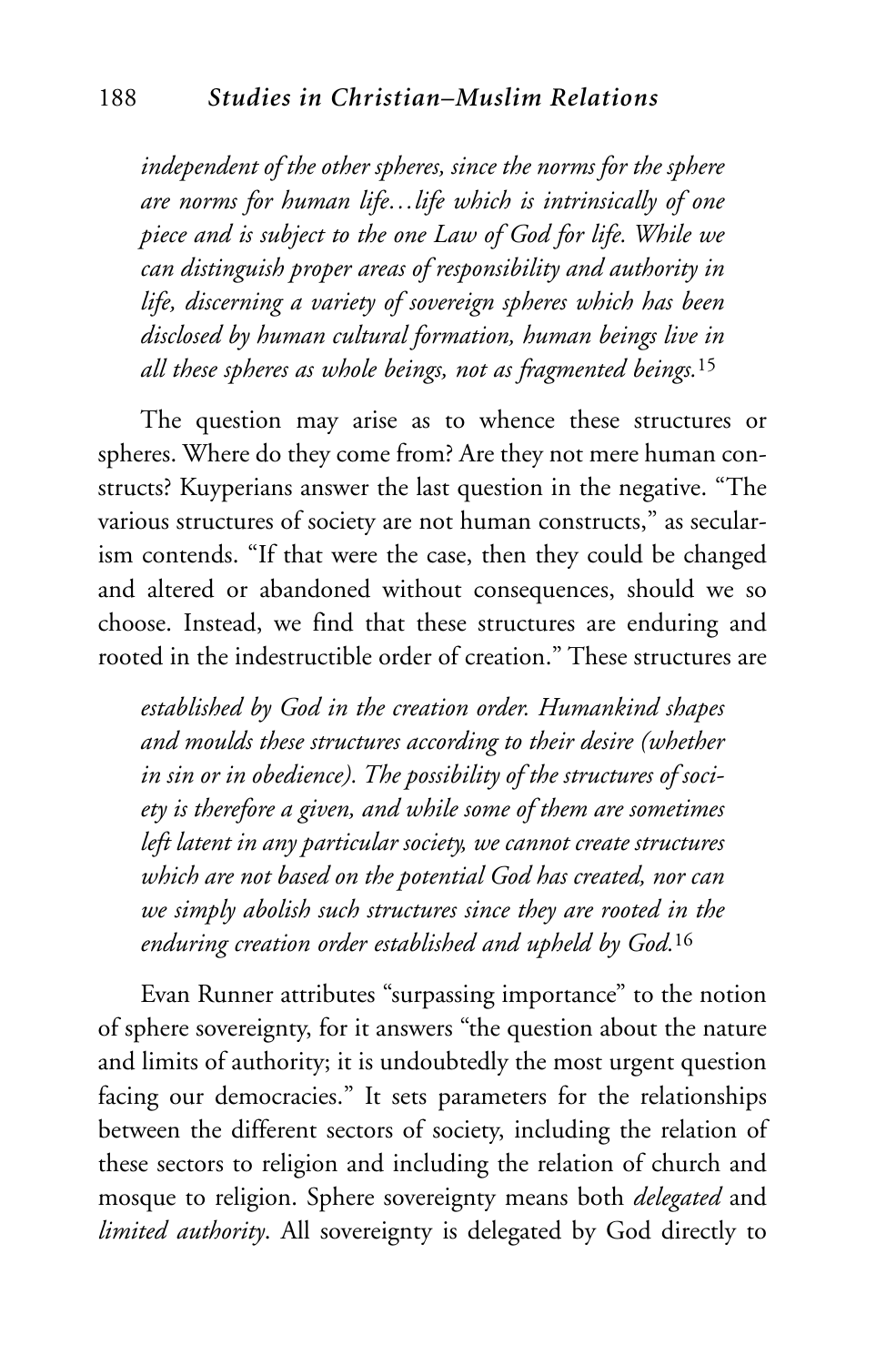each sphere. All human authority is restricted to each individual sphere and thus limited in scope. These are *coordinate* sovereignties. That is, they are equal to each other without any subordination or hierarchical relationship existing between them. Authority in the family is not derived from the state but from God Himself. The state therefore has no business in the family, unless the family exceeds the bounds of its sphere and interferes in another family or another sphere. Then the government steps in to restore the proper relationships. That is one of government's functions—to protect the relationships between the spheres, to ensure they do not impose themselves on each other.17

Albert Wolters says that the principle of sphere sovereignty is also known as "the principle of differentiated responsibility." Here is his explanation of it:

*The upshot of this principle…is that no societal institution is subordinate to any other. Persons in positions of societal authority are called to implement God's ordinances directly in their own specific sphere. Their authority is delegated to them by God, not by any human authority. Consequently, they are also directly responsible to God. Church, marriage, family, corporation, state and school all stand alongside each other before the face of God. If one institution raises itself to a position of authority over the others, inserting its authority between that of God and the others, a form of totalitarianism emerges that violates the limited nature of each societal sphere. Such is the case in totalitarian states, in which political authority overrides all other authority. There the state runs the economic institutions, appoints church officials, and dictates child-rearing practices. Totalitarianism also characterized medieval Christendom; the institutional church spread its wings over the whole of European society, extending its ecclesiastical authority over education, family, business, and the state. Moreover, total-*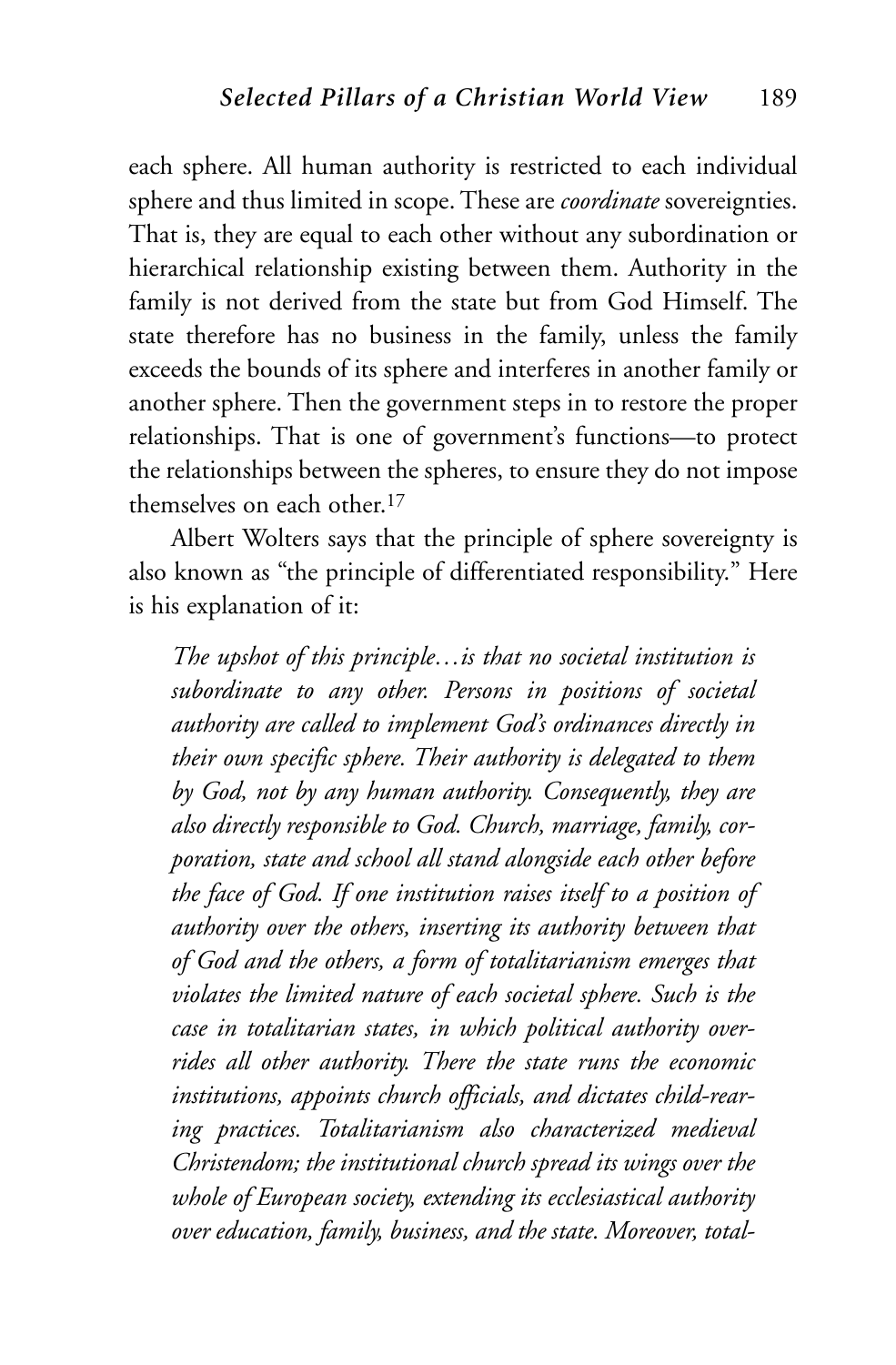*itarianism threatens to become the mark of contemporary society, in which the economic authority of certain vast transnational companies has become so extensive that in certain cases it interferes with the political sovereignty of states and with the spheres of many less powerful societal institutions.*<sup>18</sup>

The principle of sphere sovereignty is of interest not merely because it is Biblically sound and helps make concrete the impact of relevant Biblical social teachings, but also because it is a strong weapon in the struggle against every form of totalitarianism, whether by the state or Church or corporation. Remember that the foundations for the Kuyperian perspective were laid in just such a struggle against liberal totalitarian government and Church. As Wolters puts it:

*Totalitarianism of whatever form is the directional perversion of the creational structures of society. The Christian is called to oppose all totalitarianism, whether of the state, Church, or corporation, because it always signifies a transgression of God's mandated societal boundaries and an invasion into alien spheres. Perversion of God's creational design for society can occur in two ways: either through perversion of the norms within a given sphere (as in case of injustice in the state, child abuse in the family, exploitative wages in the business enterprise) or through the extension of the authority of one sphere over another.*

*In both cases Christians must oppose these distortions of God's handiwork. But that opposition should always affirm the proper and right exercise of responsibility. Political totalitarianism, for example, should be opposed not by rejecting the state as such (the error of anarchism) but by calling the state back to its God-ordained task of administering public justice. Christians should not simply lament the erosion of the family, but should advocate measures enabling it to play its vital role once again.*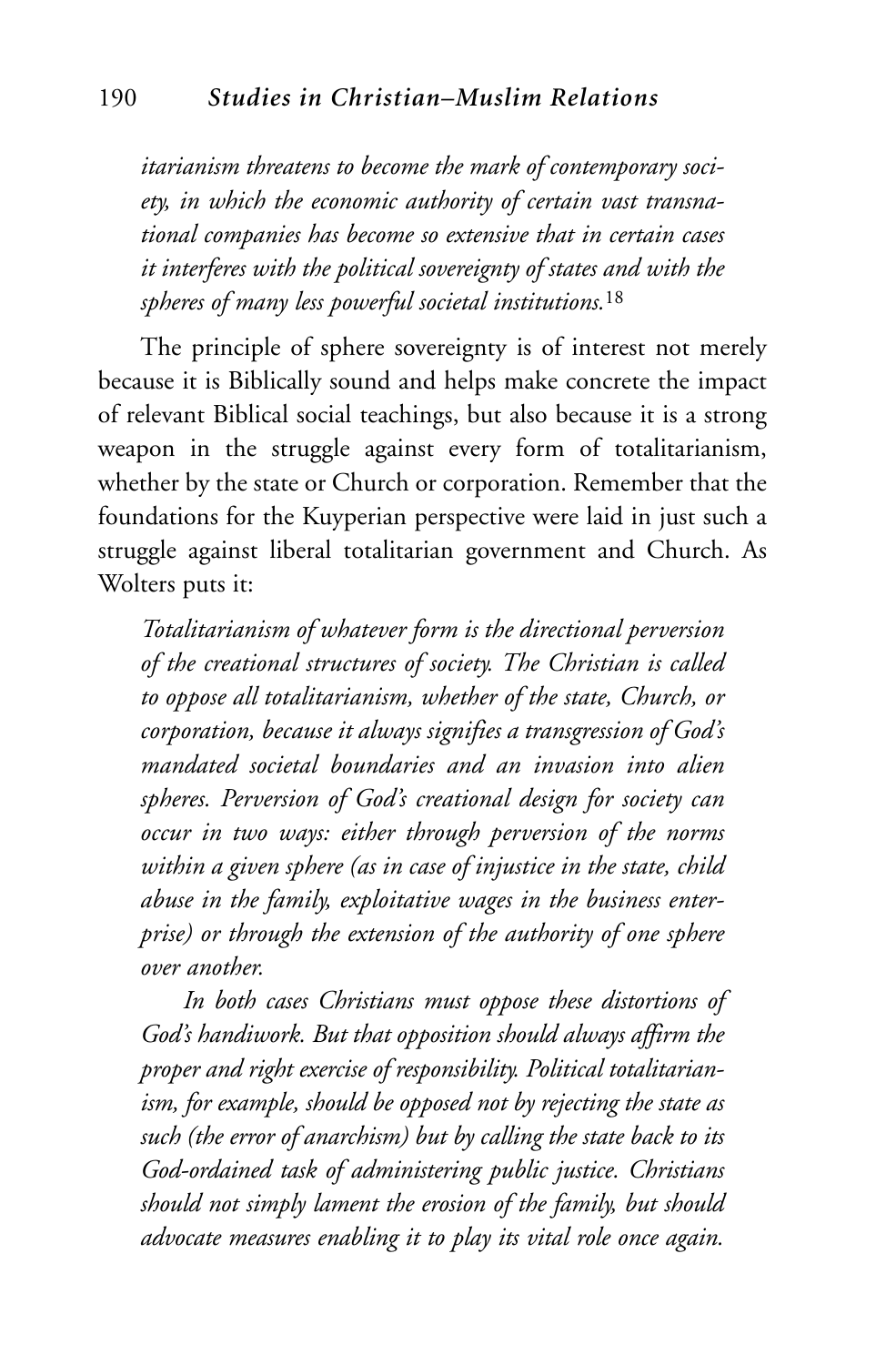*Not only must they confront exploitative corporations with the challenge of a normative view of the enterprise, but they must also enact legislation that both outlaws glaring cases of corporate abuse (against the environment, for example) and offer incentives for reassuming genuine corporate responsibility.*

*Christians should actively engage in efforts to make every societal institution assume its own responsibility, warding off the interference of others. That, too, is participation in the restoration of creation and the coming of the kingdom of God.*<sup>19</sup>

Van der Walt nicely summarizes this issue of "structural pluralism" for us: It is

*rooted in the orderliness of God's creation. A societal relationship…is not simply a human invention or contract. God, in his creational revelation, also sets norms for human society in all its diversity. Knowingly or unknowingly, the way in which man structures his society is a response to these transcendent norms.*

*Creation is a unity. The rich diversity of societal relationships which has come into being in the course of history should not, therefore, mean fragmentation. The different societal structures have to co-operate in a relation of partnership otherwise the individual's life disintegrates.*

*At the same time, society is not a seamless fabric. There is a rich diversity of cultural callings and fields of social activity. These possibilities were given in creation and were deployed in the course of history. In each of these societal institutions God calls us to a very specific task. Each one has its own sphere of authority. Each is equal in value to the other. Each has its own, inalienable, non-transferable…rights and duties. No societal structure may dominate another and/or use its authority or power to the detriment of another.*<sup>20</sup>

Well summarized, van der Walt. Thank you.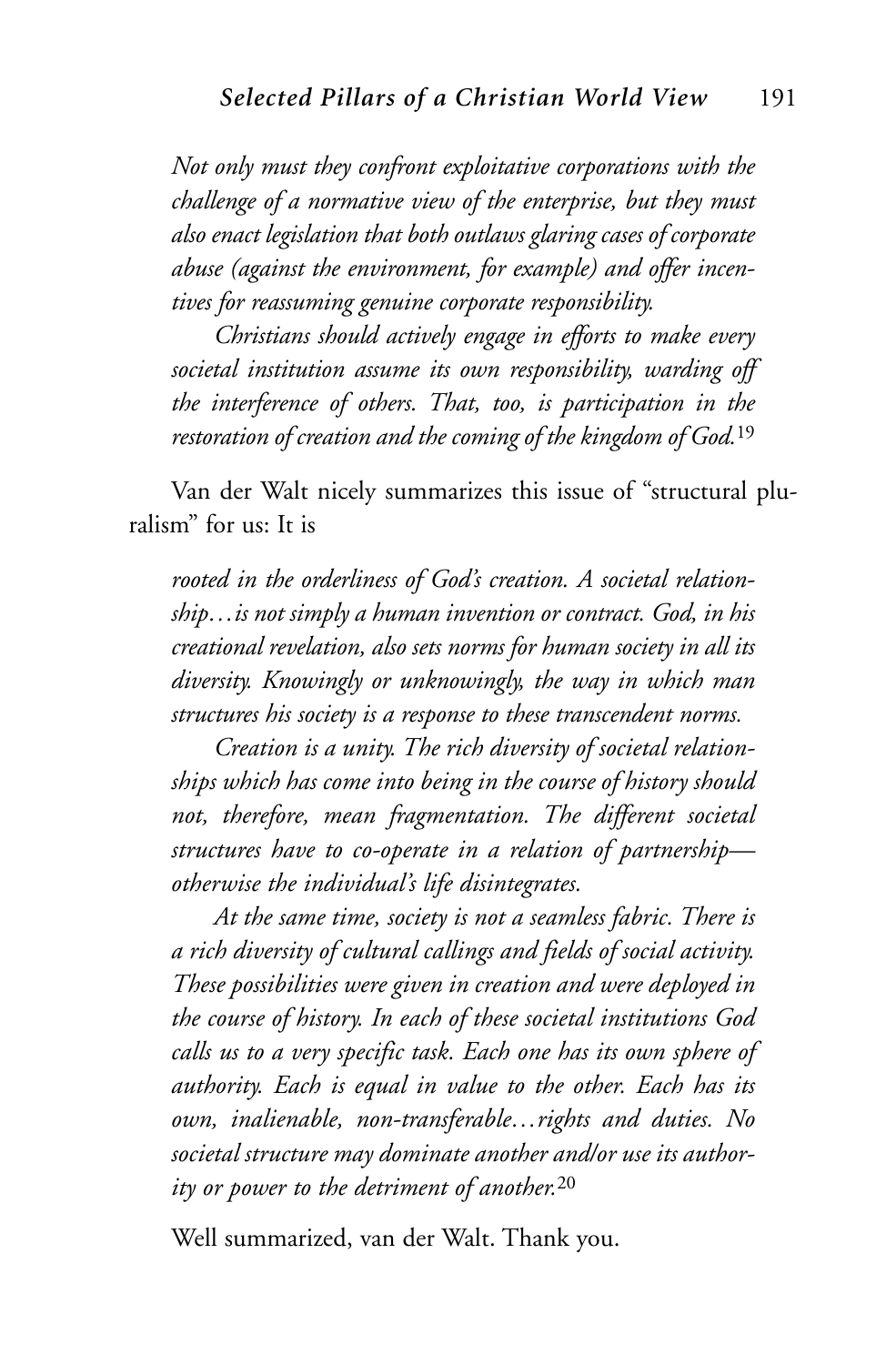# ▲ *Religion in Church and Society* \_\_\_\_\_\_\_\_\_\_\_

In Nigeria, and, indeed, almost everywhere, Christianity is identified with ecclesiastical institutions that are dominated by clerical hierarchies as if these were the sum total of the religion. It seems as if the clergy, with the Pope or some Archbishop or Patriarch at the top, own the Christian religion and are the only spokesmen for God in this world. If there is to be any Christian influence in society, to make it legitimate, it has to come via these authorities, which have to give their stamp of approval. That is God's avenue for dispensing His grace to the world, according to this scheme. John Gangwari, a lecturer at St. Augustine's Major Seminary, Jos, states, for example, "The custody and regulation of religious affairs rightly belongs to the clergy."21 This is the official position of some hierarchical denominations and the undeclared, but de facto*,* policy of many Protestant churches.

That is also how popular Christian opinion would have it. Few seem to realize that Gangwari's prescription flies directly in the face of Islam and much of Protestantism with its emphasis of the priesthood of all believers. Residual elements of pre-Reformational Scholastic Christianity and of ATR have conspired to effectively cover this up in Nigeria.

The Kuyperian tradition rejects this ecclesiastical and clerical monopoly over the Christian religion. It sees these as the root of many problems. It was precisely such a monopoly that called up Kuyperian resistance to begin with. According to Gousmett, "There have been many problems caused by the concept that the Church is the institution *par excellence* where the grace of God is operative, while other institutions can experience God's grace only through the mediation of the Church."22 This view hails from before the Reformation but is the implicit prevailing view today among Nigerian Christians, Protestants and Catholics alike. It receives no challenge in Nigeria because of its affinity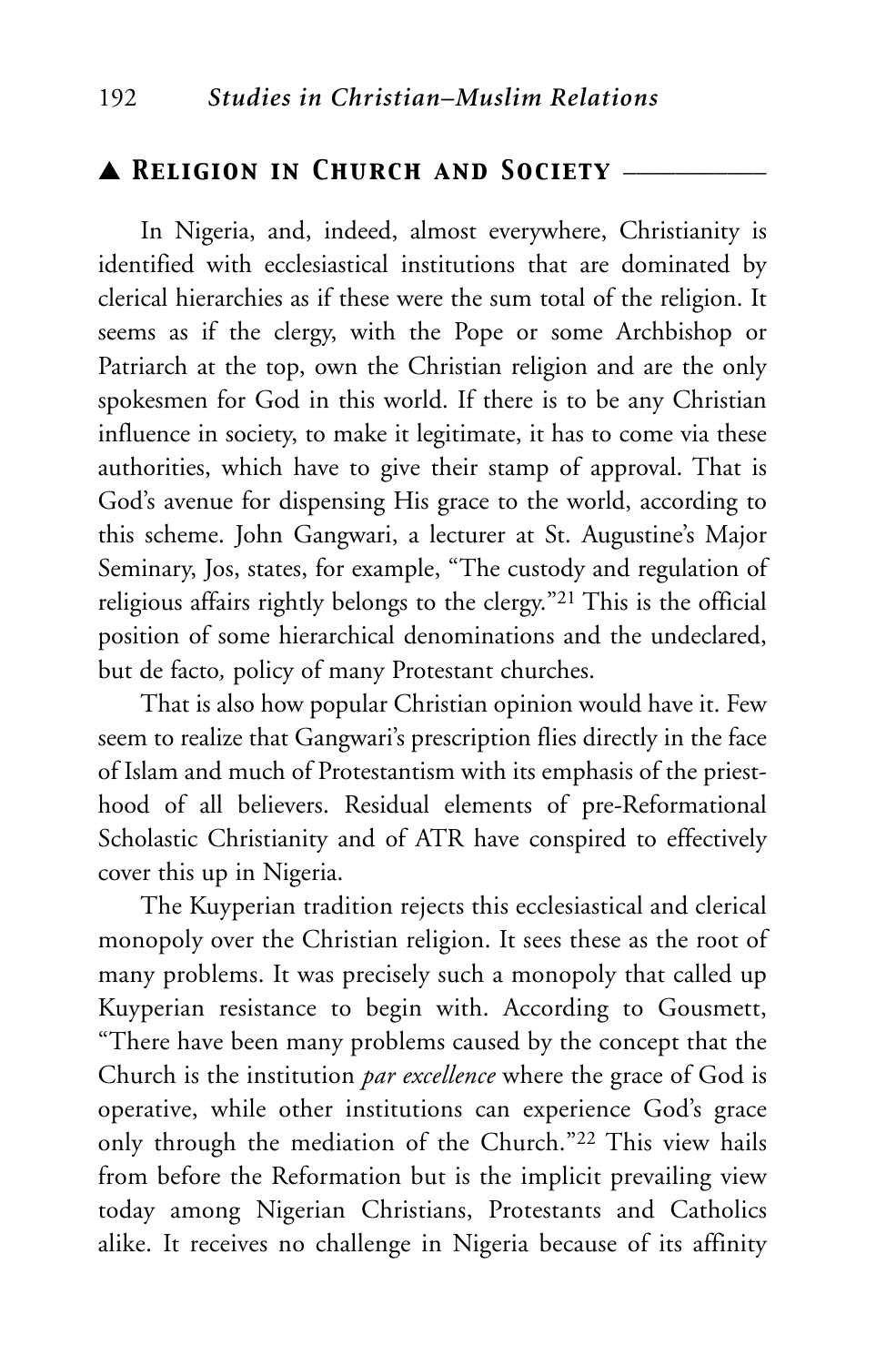with the African traditional world view. It also has deep roots in the dualistic Scholasticism of the Roman Catholic Church. Though the Reformation sought to overturn this world view, it soon crept back into the Protestant Church and variations of it are now characteristic of many of them. Unfortunately, most Protestant missionaries unconsciously imbibed it.

The Kuyperian tradition distinguishes the church institution from the Body of Christ in society, that is, the community of believers that are out there in the world. "The church institution is seen [by Kuyperians] not as the primary or sole means of expression of the life of discipleship, but only as one sphere in which that discipleship is expressed."23 So-called "lay Christians" out there in the world have to work out God's creational norms within the spheres in which they happen to be operative. Though the official Church may help them explore and develop these norms, the responsibility for them and the authority within them belong to the believers in each sphere, not to the Church.

The most effective way for them to do so is to create "bodies of Christ" or Christian associations within each sphere where they can pray, struggle and develop together in one Spirit. Walsh and Middleton correctly state that "we cannot image God alone." "Human culture-forming is a communal task. The Biblical motif of the 'body of Christ' also leads us in this direction." Christians need to act in unity<sup>24</sup> to overcome the terrible situation that Blamires described for us. Kuyperians, Catholics and Muslims have all responded to this need by forming various organizations at different fronts.

Here we again meet up with the consequences of sphere sovereignty. Gousmett continues:

*Because all spheres are rooted in the creation, coming from the hand of God, and because God's redemptive grace in Christ comes to human beings in the wholeness of their being, that*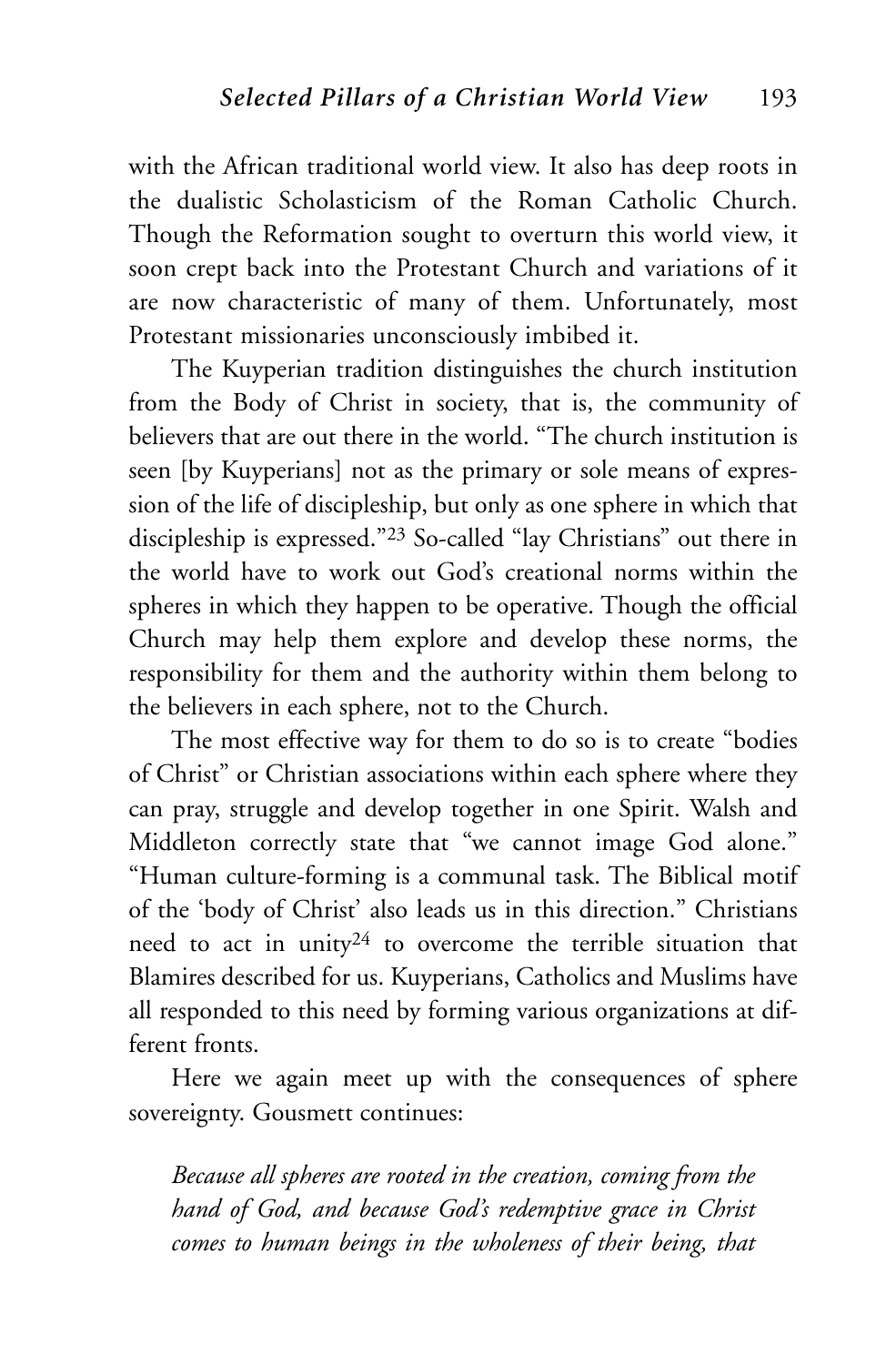*grace is worked out in everything they do. It can come to concrete expression in any kind of institution whatsoever. In the church institution, we see that grace expressed in explicitly articulated form, in worship, in proclamation of the Scriptures and discipling and teaching, in creedal affirmation, in the sacraments and in the fellowship of the saints. But that redeemed life of grace can also come to valid and full expression in politics, in the arts, in education, in leisure activities, in banking, in building construction, in short: in any conceivable human activity whatsoever. By that I mean that the new life given by Christ to the covenant people of God shapes the direction in which they mould and unfold their lives and the institutions and activities in which they are involved.*<sup>25</sup>

Kuyperians, Catholics and Muslims have long recognised that their religion must find embodiment in social structures, while Evangelicals have come aboard more recently. All these traditions have produced a lot of literature<sup>26</sup> exploring the meaning of their respective religions in various cultural sectors and have founded various institutions to embody those insights and theories. While Kuyperian structures are independent from the Church, most Catholic ones are under the Church's supervision, an arrangement Kuyperians would consider a transgression of sphere sovereignty, expanding ecclesiastical authority beyond its legitimate bounds.

# ▲ *Life Is Religion* \_\_\_\_\_\_\_\_\_\_\_\_\_\_\_\_\_\_\_\_\_\_\_\_\_\_\_\_\_\_

The subject of this section often provokes resistance, especially from secularists, for whom it represents an attack on their basic definition of religion. However, the concept of life as a whole being a religious enterprise is so basic to Kuyperian thought that almost all of its writers explain it at length and will often refer to it as a key to their interpretation of the world around them.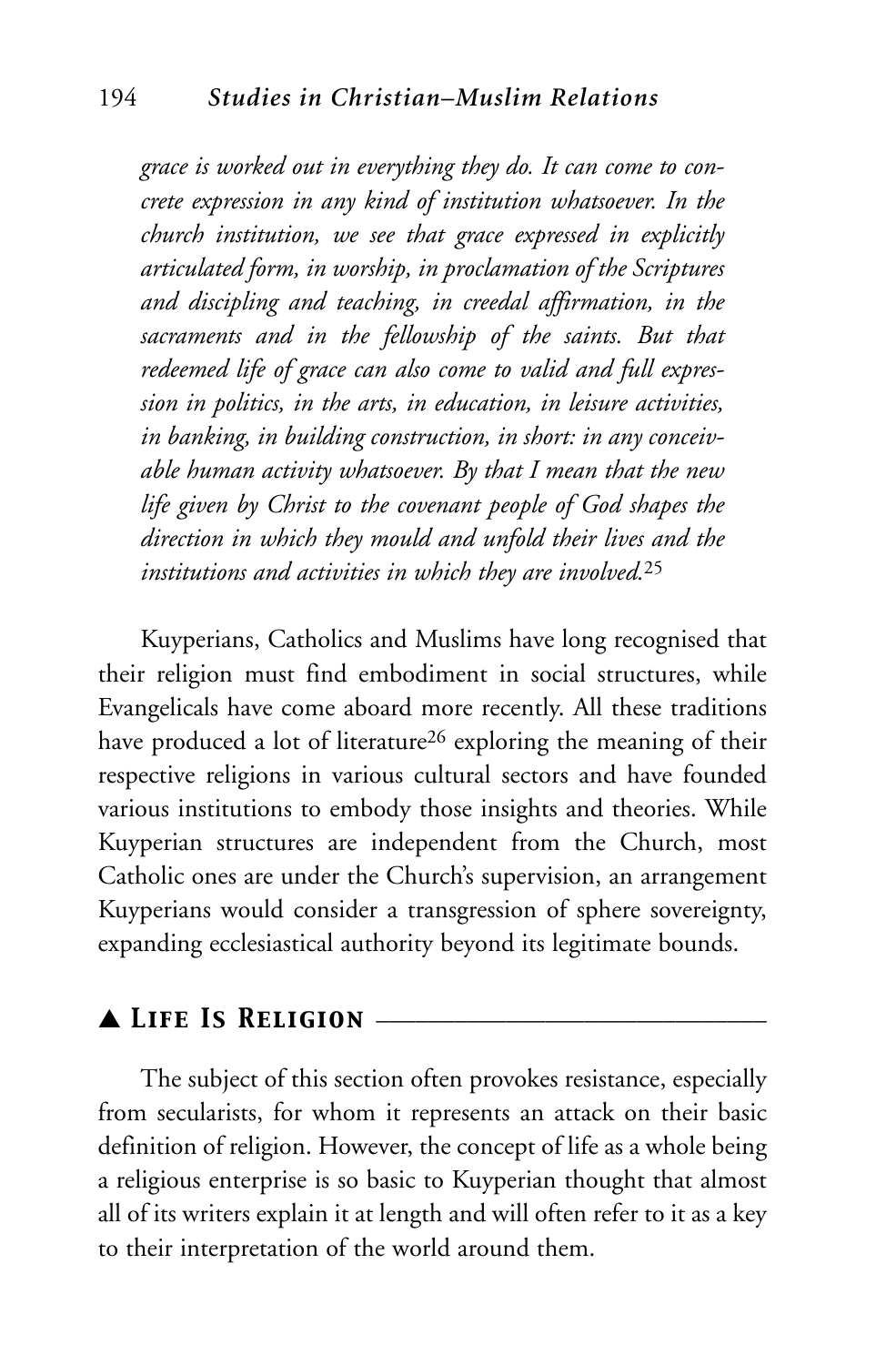One of these is the German-Irish American Evan Runner, to whom I have co-dedicated Monograph 1. Runner was a pioneer in the development of a Canadian Kuyperian community. His background was Evangelical, and he had every intention to serve as missionary to China. However, he ran into Kuyperians, and this changed his entire life. He moved over to become a veritable missionary for Christian philosophy, which has turned him into the most influential personality in the entire Christian Reformed Church. All around the globe you find colleges and other institutions infused with the Kuyperian spirit mediated initially through Runner. His shadow is recognizable in all the volumes of this series.

Runner was forthright and used language that sometimes offended his colleagues as well as the secular scientific community. He let them know in no uncertain terms that the vaunted neutrality and objectivity of science was a mere myth, a hoax, a ruse. It is the result of the failure of the secular school—dare I dub it "denomination?"— within the scientific community to analyze and recognise their own presuppositions, the unproven ideas they merely *believe* but think of as established, proven and needing no corroboration. Of course, postmodernism has since made its debut and provides strong support for this Kuyperian resistance. Runner presented a number of annual lectures in which he slowly unfolded Kuyperian insights to a young student audience during the formative years of the Canadian Kuyperian movement. Runner was a fiery, classic Kuyperian. Muslims would have been fascinated by him. It is telling that students involved in the protest movements of the 1960s were especially drawn to him. He was one focus of meaning and significance to them in a world of sham and emptiness.

One of Kuyper's favourite ideas, in fact a favourite among Kuyperians in general, including Runner, is that *all of life is religion.* Though this idea is not unique to Kuyperians—remember the statement in Chapter 3 from Youth CAN: "Life is religion, politics is religion, and worship is religion and business, religion"—it is suf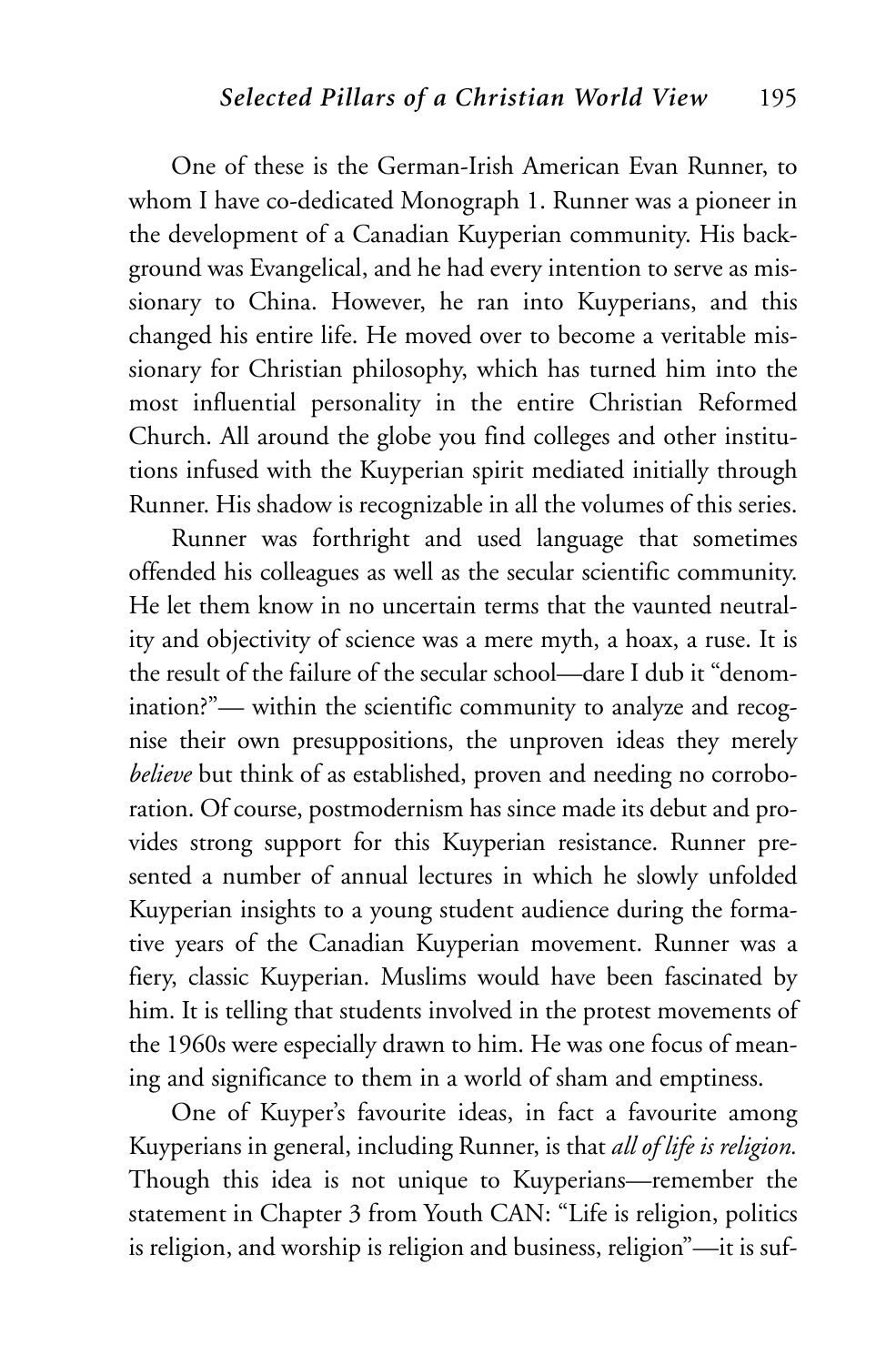ficiently startling to both Christian dualists and the average secularist that I am going to do a bit of overkill on this one. I want to make sure readers get this important point. Muslims, I would expect, will immediately recognise the concept.

First some negative comments from Runner to clear the bushes nurtured so long by Christian dualism and modern secularism. Religion, Runner declared, is not to be confined to theology; it goes far beyond theology and takes in all sectors of life. It "is not mysticism. It is not world-flight." It "is not a matter of God and something called the 'individual soul.'" Neither is it "a matter of God and individuals. It is not asceticism; it is not monasticism. It is not individualistic pietism"27 that talks of some "inner or personal thing or place." There is no such special place inside of us into which we "withdraw…to abide in quiet rest, removed from the great wrestling of spirits." In the Bible "soul or heart is not a 'place apart'; it is the religious point of concentration of my life, where *I* face God, hear His Word, and from out of which I am *driven…*" or directed in all my relationships and associations with my neighbours "to work in the world."28

Turning to more affirmative explanations, Runner wrote,

*Our whole life is religion. And that not only for Christian believers…but also for unbelievers. For unbelief is not described in Scripture as absence of belief, but as misdirected belief. Religion…is man's ineradicable situation: he has been created "before God" and must render an account of his doings and ways. It is the role of the Word that comes from God to illumine our hearts and direct our goings. But, likewise, men who lack this Light and Direction are prompted, by reason of their (now perverted) religious nature, to do for themselves what that Word of God ought to do for them. Man acts in this religious way of demanding the full sense of things because of his having been cre-*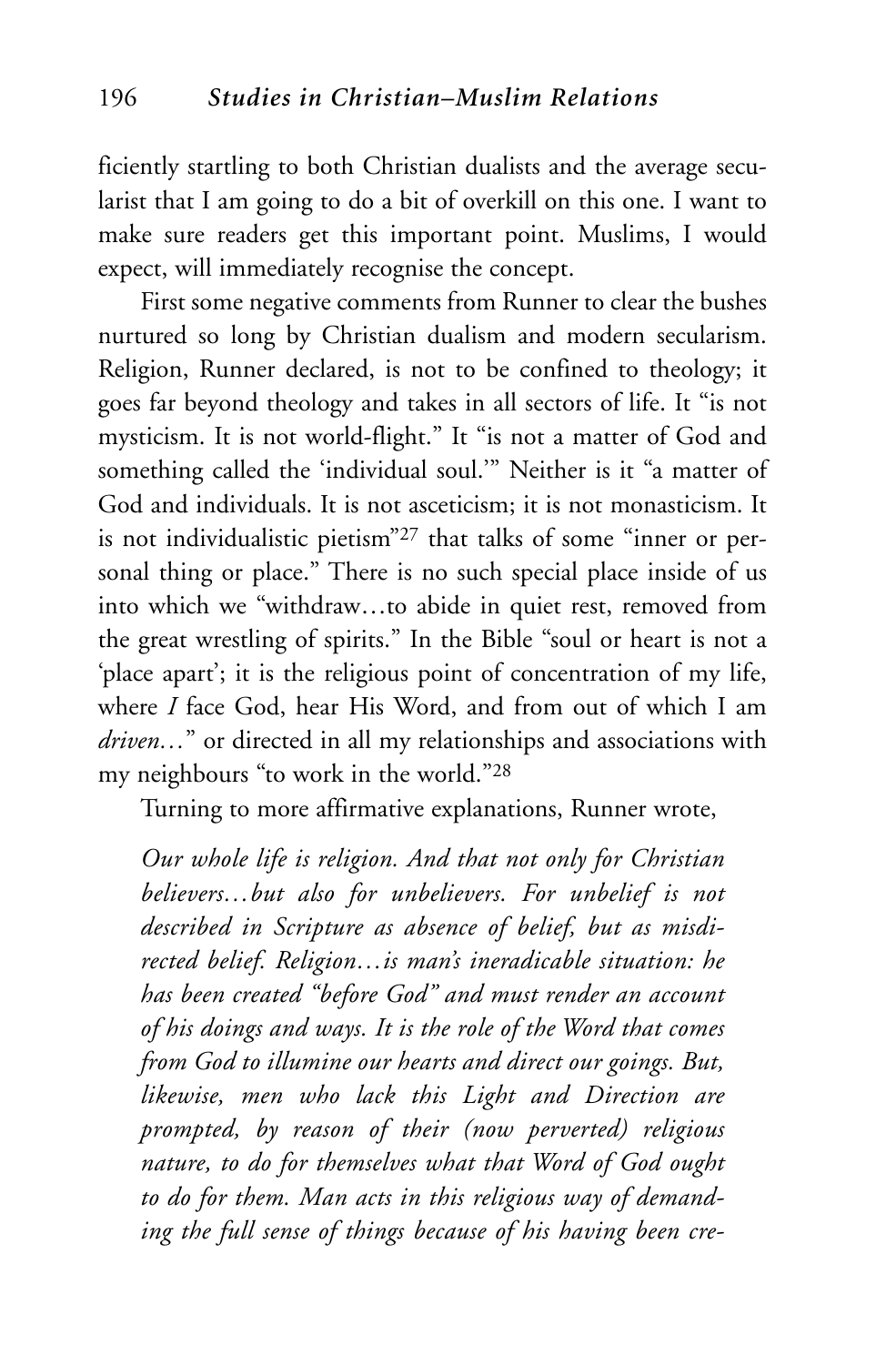*ated by God a religious being. He cannot escape his nature. Man wants to know the Truth, and the Truth is not a lot of separate pieces of knowledge that can be arrived at analytically. As religious being, man does not just analyze limited states of affairs that are immediately presented to him. He orders or places or locates them, gives them a meaningful setting…Fallen man, being a religious being…never just "accepts the facts," but rather invents, finds a way to put the facts so that he will be safe without God. In this way, apostate man appropriates to his own heathen pistical fantasy the role that the Word of God really has, and thus from the beginning places himself in a world where the relations are (imagined) other than they really are. He lives in the Lie. Human analysis always takes place within the context of the Lie or of the Truth.*

Runner further stated, "Human life, if it is to have a firm direction, always requires a living faith, and the fundamental debate of our time is one about which faith—whether faith is recognised as such or not makes no difference here—is to direct our goings by taking possession of the 'beginnings' of our lives, *viz*. our hearts." Again, "I made an effort to elucidate the peculiar faith of modern times that is known as scientism, the belief in science as the avenue of revelation of the Truth…"29

Modern man kids himself when he pretends that all he does is to recognise facts around him and then objectively studies how to order them in a rational way and thus arrive at the truth of things. This, contested Runner, is not the way things really go: "Man is a *religious* being." From the beginning he seeks to understand the world and its coherence. He does so either on basis of true religion or on basis of a "religious distorting suppression of it." Man responds either in obedience or in disobedience. He does this in his sensual life as well as in his logical life of reason. In this and all else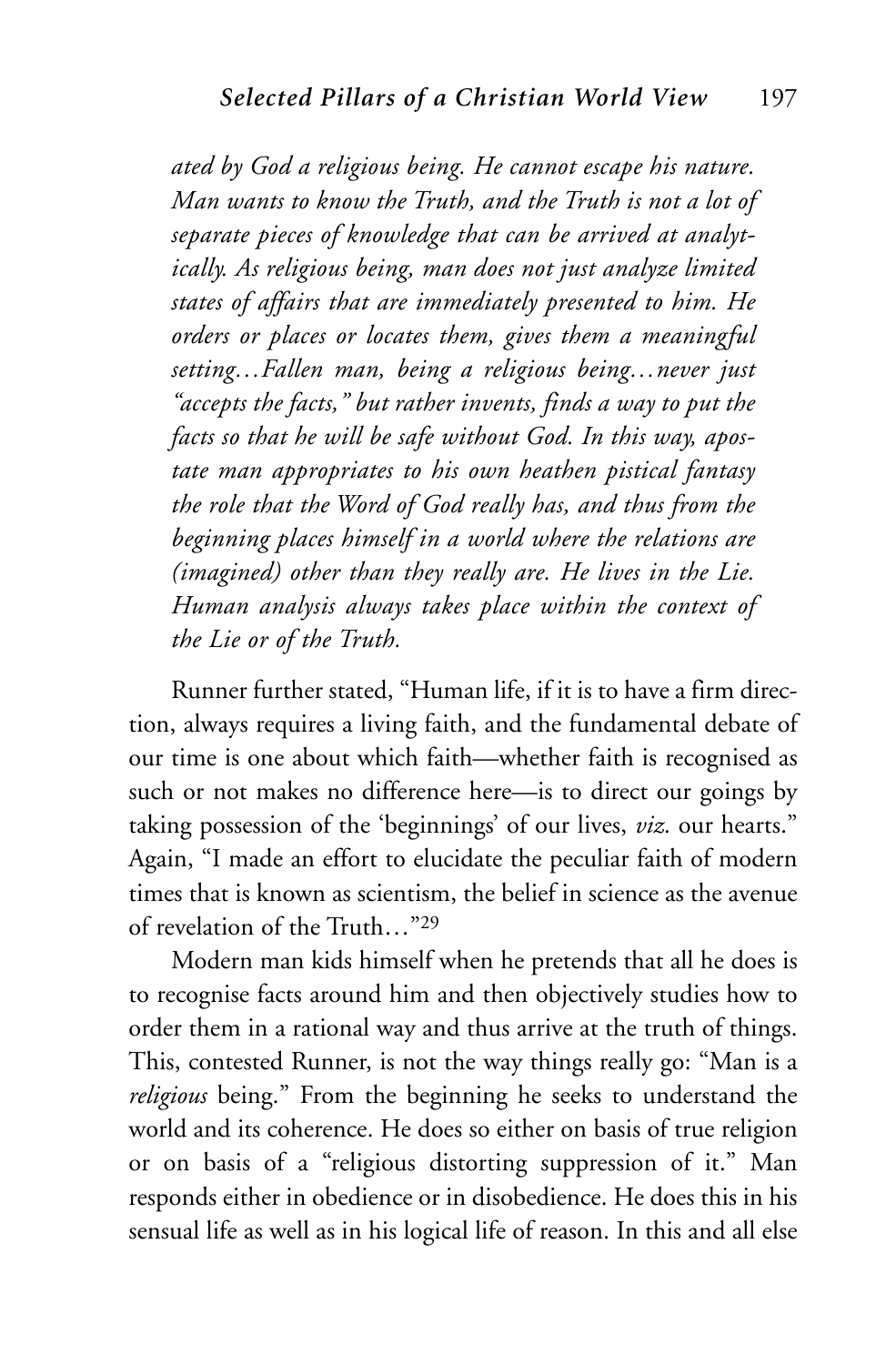"he does and thinks, he betrays that he is a *religious* being. That is what we mean when we speak of 'heart' in the Scriptural sense. *All* of the issues of life are from out of his heart."30 But I am already anticipating the next section.

Paul Marshall, in the context of the Canadian constitutional struggle, warned that the occasion called for taking stock of Canada's religious inheritance because of its central place.

*The widest and most basic dimension of our place and task in the world is a religious one. This is true even for people not conventionally called religious. In the past few hundred years within the secular-rationalized world of the West, religion has often been assumed to be the domain only of certain types of people—religious people. Only certain types of activities, like prayer or worship, are considered religious activities.*

*Though this notion of religion is common in the West, it is by no means universal. It is in fact quite sectarian and bound up with Western culture. It is often used to ghettoize religion. Religion should properly be understood in a much broader way.*

*In seeking to expand our understanding of religion, we cannot restrict it to questions about God. Indeed, very few of the traditional world religions are monotheistic. Some varieties of Buddhism are in fact atheistic…*

*Sociologists of religion have frequently pointed out that political movements like fascism or communism, which attempt to articulate an ordered understanding of the whole world, bear all the marks of religion. Indeed, nearly all states and societies seek to understand and express themselves in terms of ultimate meaning. Words like "freedom," "democracy" and "human rights," when considered in any depth, reflect a particular understanding of the nature of human beings and their place in the world. Their meaning, most basically, is religious.*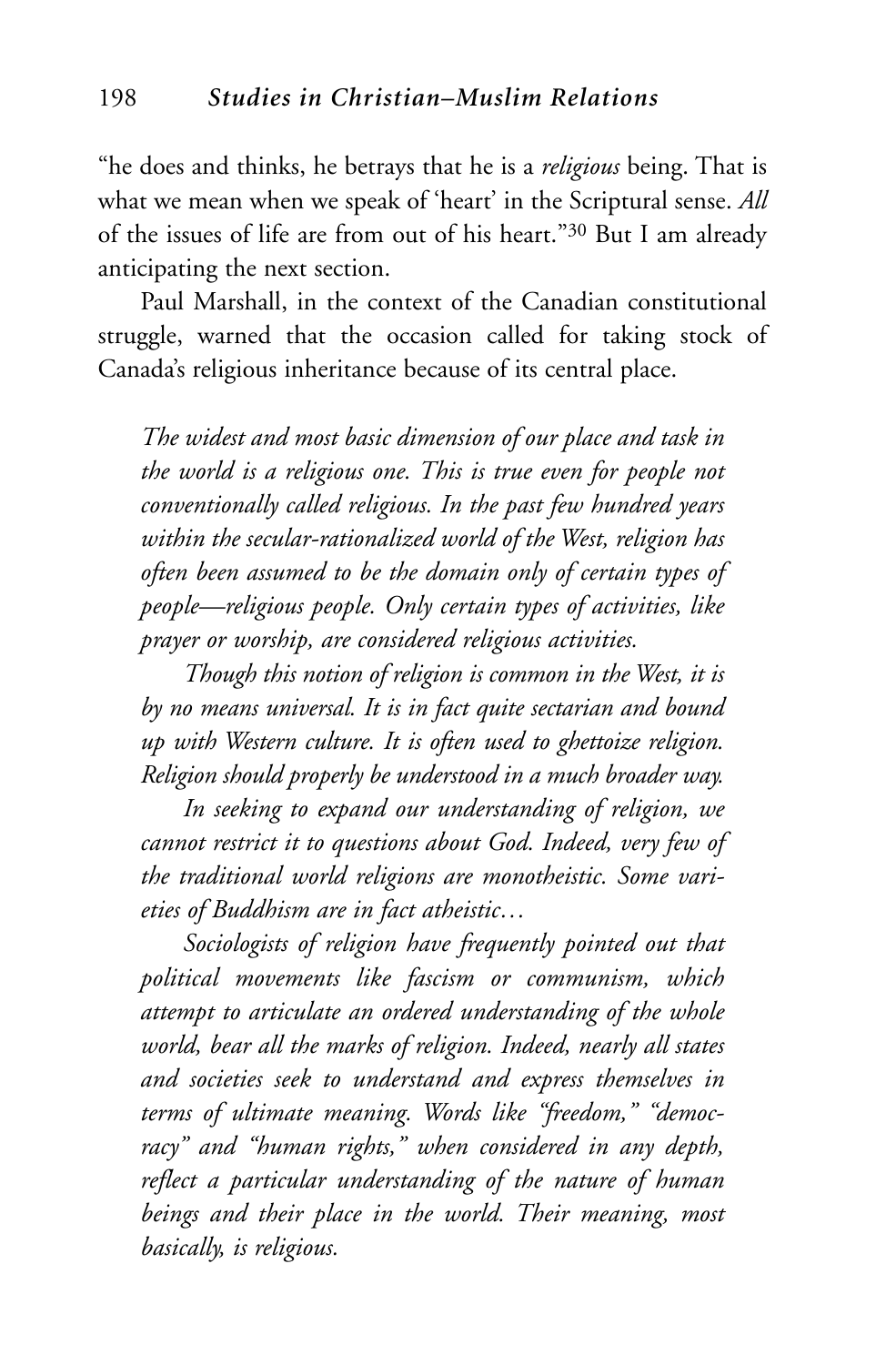*Religion refers to the deepest commitment and deepest identity of a person or group. Hence, the opinion that one may discuss constitutions, politics, education, or sex without any reference to God is as much a religious view as the opinion that we are responsible to God in all we do. An expanded concept of religion allows us to take account of the fact that our lives reflect and are rooted in a particular view of the meaning of life: of the nature of society; of what human beings really are; and of their essential responsibilities, whether to self, society, or another source.*

*If religion is particularly concerned with the roots of our lives, then we need to pay special attention to its influence on our culture. Indeed, the root of culture is religion, in the sense that the basic patterns of our society are shaped by our basic commitment and belief in life, which is, in turn, our religion. Our "god" is that in which we place our faith and trust, and our culture expresses what lies in our heart.*<sup>31</sup>

Marshall wrote a particularly clear explanation of this point under the heading "Life is Religion" that I reproduce here:

*All [human] action in God's world can be and should be a service to God and our neighbours. There is therefore no specific area of life which we can call "religious" as though other areas of life were not "religious." To put it briefly, we may say that "life is religion," that our religion is what we believe, think, say and do each…moment of our lives. As…[someone] remarked, "I can tell more about your faith from reading your cheque book than your prayer book." Everything we do is religious in that it is done in faithfulness or in unfaithfulness to God.*

*We all, all of humankind, are made in the image of God. That image, though stained and twisted by sin, still distinguishes each human person. All people participate in the cultural man-*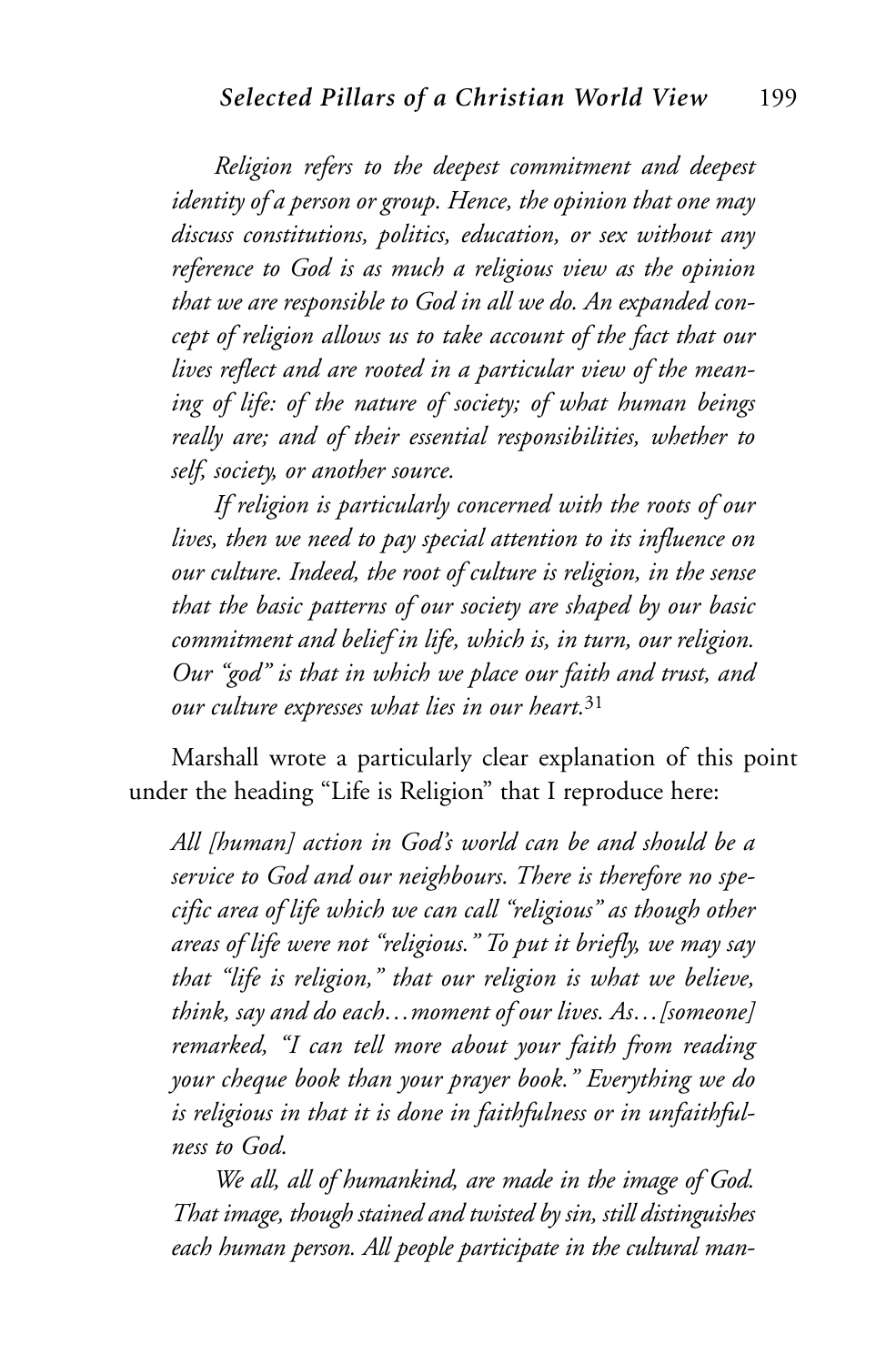*date, either in obedience or disobedience to God…human life is itself the imaging of God within the creation.*

*This means that we should never consider a person, a corporation, a book or a government as "non-religious." They are always religious in that they reflect either a turning toward God or a turning away from God in their activities. Of course, they may not know and they may even deny it—they usually do, in fact—but it still remains true. Everybody serves somebody. If people do not serve God, then they will serve something else. The "something else" that people serve is what the Bible calls "idols."*<sup>32</sup>

When people reject God and use alternative theories to explain reality, they have not turned non-religious or become unbelievers. They now will turn to something within creation, a thing or a theory, and elevate that to the status of key to knowledge. Since ancient times this practice has been known as idolatry. Idolatry is defined by Bob Goudzwaard, a renowned European economist, as "an ideology which treats something of *some* value as if it were of *ultimate* value." Idolatry is the practice or world view that regards one aspect of creation as the central key to wisdom or power and elevates or absolutizes that aspect above all others.33 Most "-isms" are expressions of such idolatry.

# ▲ *The Heart: The Integrating Agent* \_\_\_\_\_\_\_\_\_

The subject of religion is closely tied up with that of the heart in the Kuyperian tradition. In fact, one can hardly talk of the one without the other. Kuyper himself wrote that "not the head but the heart is the means to knowledge." By "heart" he meant "not the [physical] organ of feeling, but that place in a man where God works, and from out of which He exercises an influence also upon the head and the brain. This recovery of the scriptural meaning of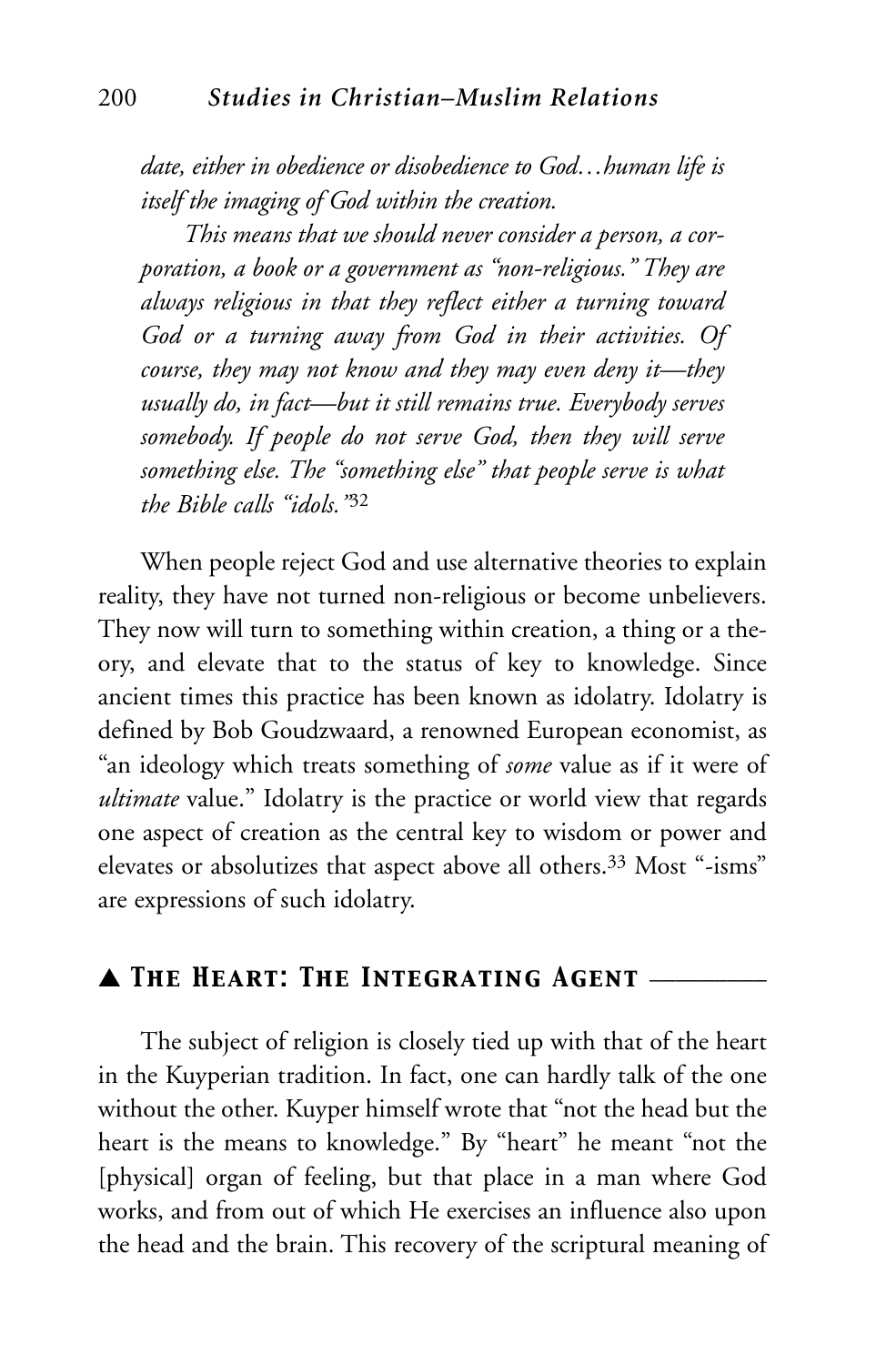'heart' is one element that simply cannot be missed if we are to understand…what the Bible means by religion."34

N. S. McFetridge was a Calvinist influenced by the American theologian Charles Hodge, and thus a Calvinist of a different stripe. He began his book as follows:

*There is nothing which so constantly controls the mind of a man, and so intensely affects his character, as the views which he entertains of the Deity. These take up their abode in the inmost sanctuary of the heart, and give tone to all its powers and colouring to all its actions. Whatever the forms and activities of the outward life, as a man "thinks in his heart, so is he.35 In the words of Old Testament Proverbs 4:20-23, "My son, pay attention to what I say; listen closely to my words. Do not let them out of your sight, keep them within your heart; for they are life to those who find them and health to a man's whole body. Above all else, guard your heart, for it is the wellspring of life."*

As I wrote elsewhere:

*The heart is an aspect of Biblical truth that militates against the compartmentalization of faith and reason and of religion and life. The Bible posits a basic unity to a person that has its concentration point in what is frequently called "heart." The Bible especially uses the term to refer to man in his "concentrated unity." The Bible says, "Keep your heart with all vigilance; for from it flow the springs of life" (Proverbs 4:23). The Lord looks first of all at a man's heart (I Samuel 16:7), because that is the centre of a person where all other issues are basically decided, both good and evil. "My heart instructs me" and that instruction comes from God, according to Psalm 16:17. God tries men's "mind and heart" (Acts 1:24; 15:89; Luke 16:15; Romans 8:27; Revelations 2:23). No wonder*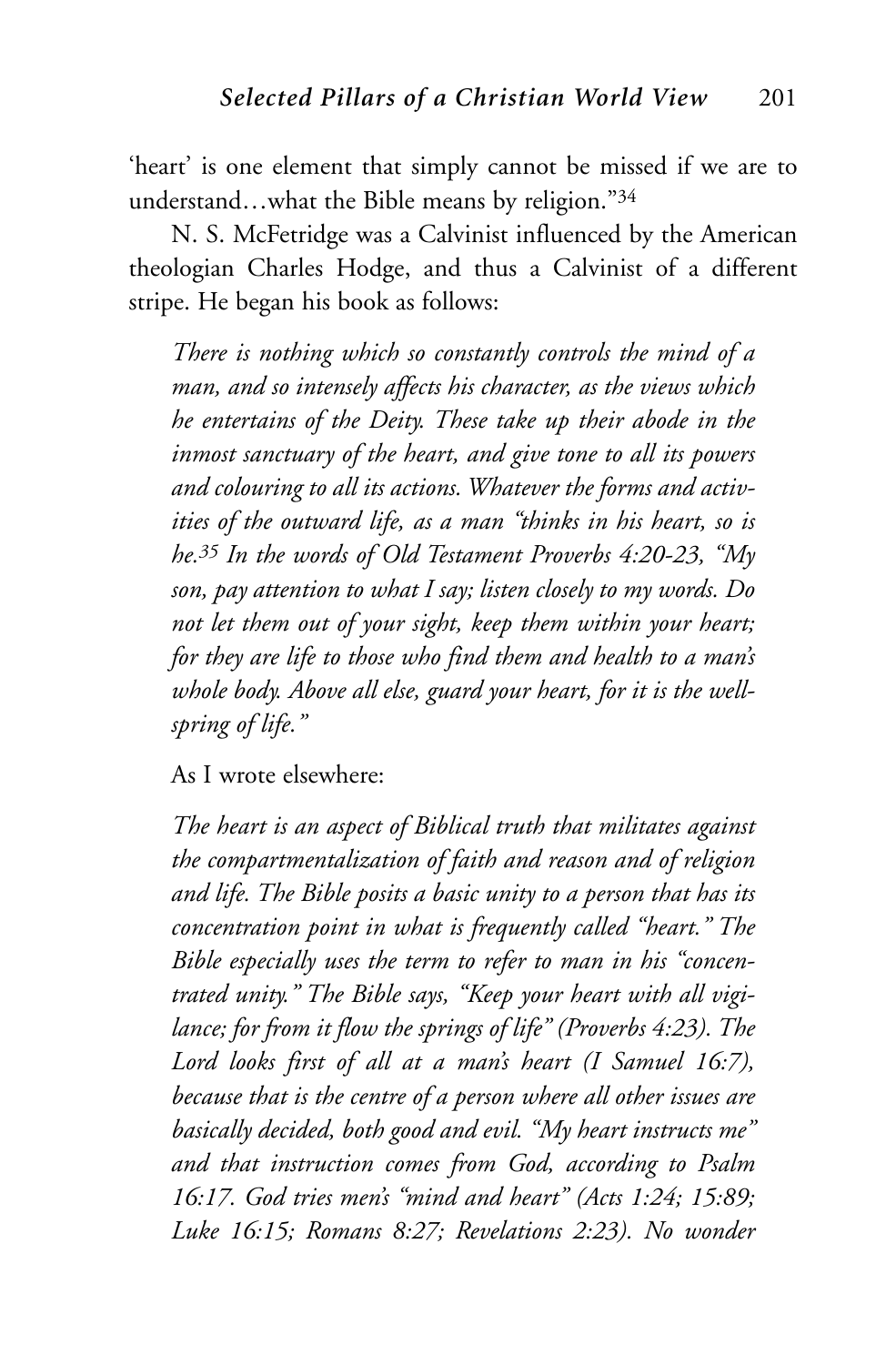*then that the speaker in Proverbs 23:26 asks his son to give him his heart, for once that heart has been captured, all else will follow, unless a person decides to compartmentalize himself and live in dualistic fashion. In the last situation, the heart is divided. What a man is in his heart will influence all his works, including his political and economic works. If that heart is fully committed to God, all his works will thus be committed. If some other loyalty has captured the heart, one's works will take him into a different direction. That heart is the seat of religion and drives one's mind and reason.*<sup>36</sup>

This insight dethrones reason from its central place as in Rationalism and secularism. Though reason continues to play a central role in the Kuyperian tradition to such an extent that some other Christians accuse it of intellectualism, the heart has taken over the throne with reason sitting at its right hand as its servant. It is now no longer the case as Emmanuel Kant would have it in the title of his book, *Religion within the Bounds of Reason*. Rather, it is as Nicholas Wolterstorff from Yale humorously countered Kant with the reverse title, *Reason within the Bounds of Religion*! For even our reason is guided and empowered by the positions we have taken in our hearts, according to the loyalty to which our hearts commit us.

The concept expressed in Wolterstorff's title hits the average secularist right on the nose, or, in terms of this discussion, right in the heart. Only a few days ago, I participated in a discussion about our place in this universe. *The discussion was billed as open-ended.* My co-discussants, all secularists, came up with widely different answers each one had concocted for himself. I identified myself as a Christian and suggested we all had something in common, namely that we all based our answers to the question at hand on belief, with them basing their response on belief in reason, while my belief was based on revelation. One participant immediately lost his temper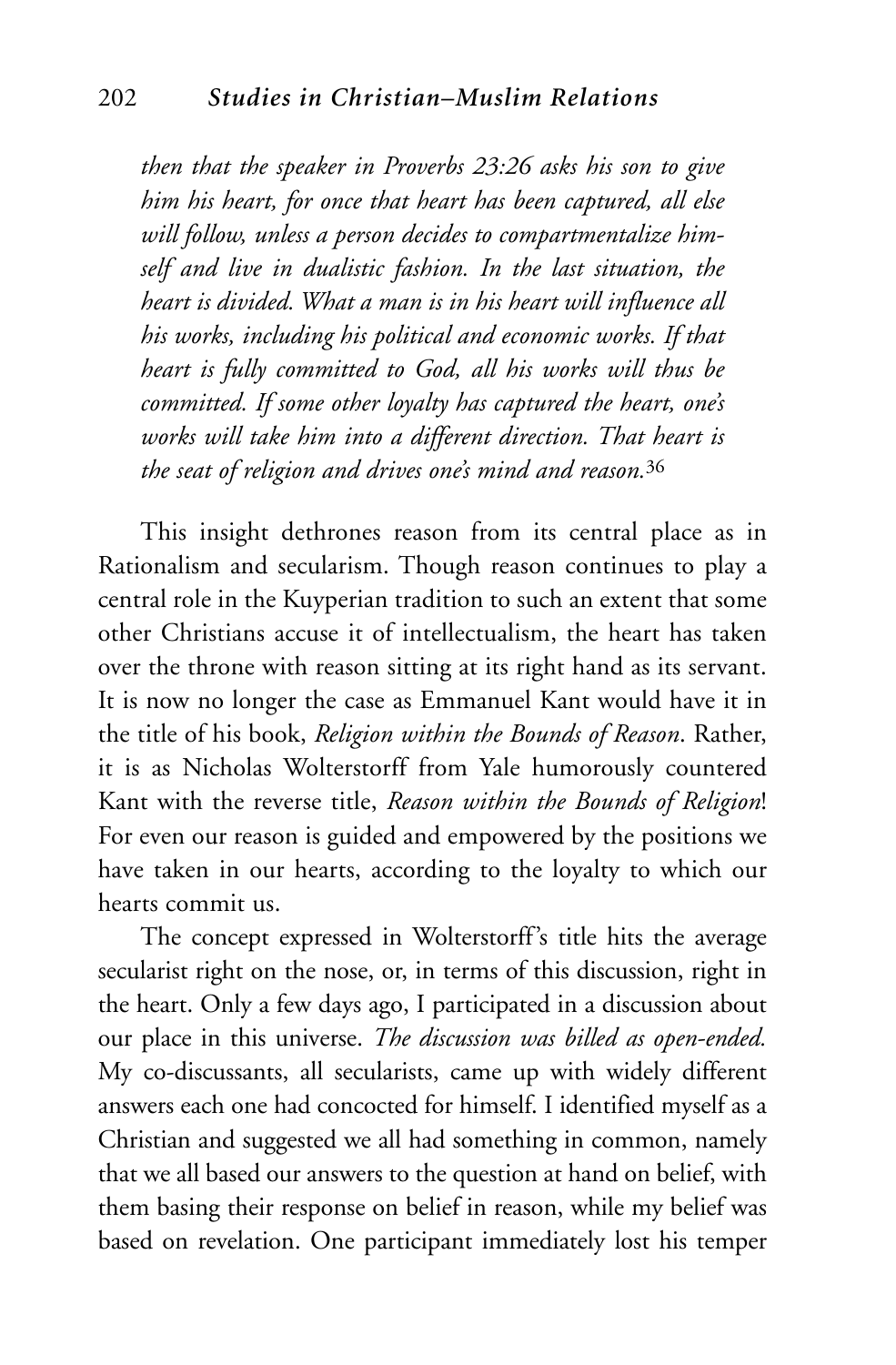and asked me what business I had even being in this group. From that point on, the atmosphere was charged with hostility, on the edge of rudeness, with the leader now focussing on making me see the folly of my unreasonableness. So much for openness. My questioning their faith in reason was equivalent to challenging a Muslim about Muhammad or a Christian about Jesus.

# ▲ *Closing Remarks* \_\_\_\_\_\_\_\_\_\_\_\_\_\_\_\_\_\_\_\_\_\_\_\_\_\_\_\_

This is not the time or place for conclusions. The discussion continues in the next chapter. My concern in this chapter has been to introduce a number of components of the Kuyperian perspective that are based on the world view described in Chapter 5 and that form the foundation for certain political insights that are summarized in Chapter 7. Most Nigerian Christians will not be familiar with them, at least not in any depth. Muslim readers will likely have been caught by surprise at the parallels between Islam and this perspective. Both parties would do well to explore them as a possible improved platform from which to launch into more cordial and co-operative relationships.

This emphasis on surprising parallels does not erase other differences that are even more basic such as the respective religions' views on the Trinity, on Christ and Muhammad or on the human condition or the way of salvation. These differences are profound and will remain. They will prevent the two from giving each other full recognition, let alone become one. Nevertheless, as long as Nigeria remains one country with so many adherents of both religions, some way has to be found to enable them to live and work together. I believe these Kuyperian perspectives will make it easier to do so than the current bifurcation and hostility that marks their relationships. It is in that spirit that I introduce this perspective to both Christians and Muslims.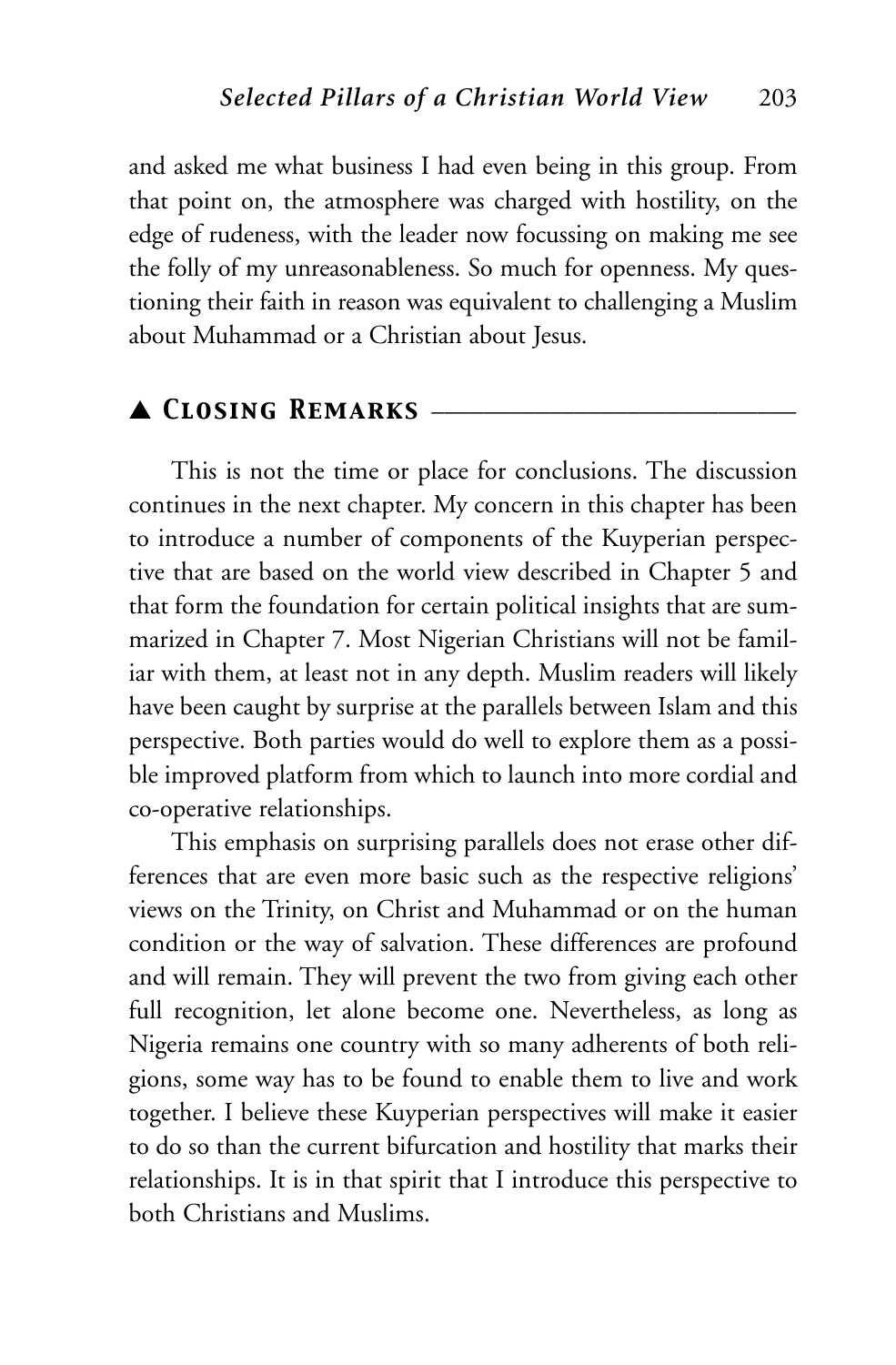# ▲ *Notes* \_\_\_\_\_\_\_\_\_\_\_\_\_\_\_\_\_\_\_\_\_\_\_\_\_\_\_\_\_\_\_\_\_\_\_\_\_\_\_\_\_

- 1 R. Stevens, 9/2001, p. 11.
- 2 J. Boer, 1984, pp. 150-151.
- 3 J. Boer, 1984, p. 152.

4 J. Boer, "Science without Faith…" pp. 85-89. This essay will be available on the *Companion CD* as well as on the Web site www.SocialTheology.com. It provides a succinct history of the relationship of science to Christianity.

5 R. Stevens, p. 11.

6 J. Boer, 1979, pp. 486, 432ff.

7 Walsh and Middleton, p. 59.

8 H. Gibb and J. Kramers, 1961, pp. 236-240.

9 A. Bego, "The Sharia Debate…"

- 10 I. Ayagi, 22 Dec/95.
- 11 S. Gimi, 1 Dec/99.
- 12 K. Abubakar, 1995, p. 31.
- 13 G. Spykman, 1992, pp. 223-224.

14 M. Kukah, 1999, pp. 236-237. Kukah's discussion is the only one I have found in the Nigerian context, though the concept plays a dominant role in Catholic social thought. Kuyperians and Catholics are the only two Western Christian traditions that have given the world ordered sociological perspectives. The first is egalitarian; the second, hierarchical. The first is based on the direct sovereignty of God; the second, on the tradition of Scholasticism that is associated with Thomas Aquinas. They represent two radically different visions for society. In the English-speaking world, they came together at a conference in 1998 at Princeton Theological Seminary, where the two traditions were celebrated together, without glossing over the differences.

- 15 C. Gousmett, 1999, p. 31.
- 16 C. Gousmett, 1999, pp. 34, 52.
- 17 H. E. Runner, 1970, pp. 134, 148.
- 18 A. Wolters, 1985, pp. 82-83.